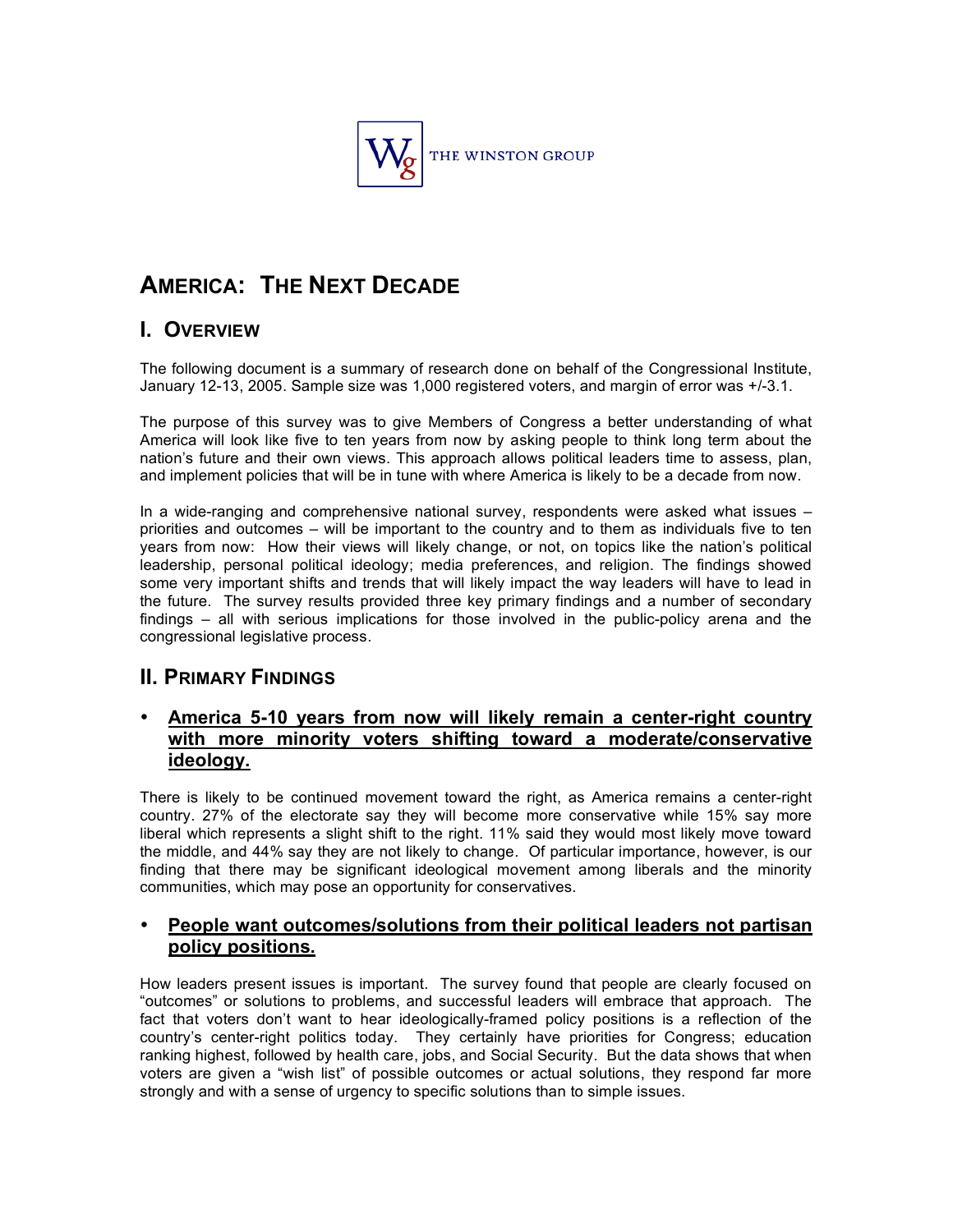# • **The political impact of Internet/blogs and cable television will increase as network influence diminishes.**

The 2004 election saw a significant shift toward cable/satellite television and Internet/blogs as sources of political news. According to the survey, that trend is likely to continue over the next decade with the greatest increase in consumer demand for news likely to be for Internet/blogs followed by cable television. This historic change in non-traditional media influence and impact holds true across party lines. Looking at the same question from an ideological perspective, the survey found that conservatives and moderates say they are likely to get more news from cable in the next ten years, while the amount of news liberals get from cable will remain steady.

# **III. SECONDARY FINDINGS**

# • **A Better America?**

There is no clear consensus about the way that America will be for children in the future, but voters tend to lean pessimistic in their outlook. Among voters overall, about half feel that the America in which current and future generations of children will grow up will be worse than the one they had growing up. On this subject, women tend to be more pessimistic than do men; Republicans somewhat more optimistic than Democrats and Independents; and young people more optimistic than older people.

# • **Policy Disengagement**

Voters do not feel particularly engaged in public policy discussions, though Republican base groups are more likely to feel engaged than are Democrat-leaning groups. Interestingly, one exception to this generalization is that women 55+ feel more engaged than the average voter and security moms feel less so.

# • **Party Leadership in Question**

Approximately half of the voters surveyed believe that the Republican and Democrat Parties will provide voters with the kind of leadership the country will need in the future, though men, especially Independent men, and Democrats are most skeptical about this. Young voters are optimistic about the parties' leadership abilities.

# • **Confidence in Government**

In examining confidence in the ability of government institutions to meet the country's needs in the coming decade, a partisan split emerged. Republican-leaning groups displayed the highest level and Democrat-leaning groups the lowest of confidence in government. This partisan split was also clear when survey respondents were asked about their confidence in elected leaders meeting needs. While this may seem contradictory, it may well have more to do with which party is in power when the question is asked. Notably, by age, young voters once again had the highest level of confidence in government institutions. (Note: This overall change in attitude reflects a major shift over the past 10 to 20 years, when confidence in government was very low.)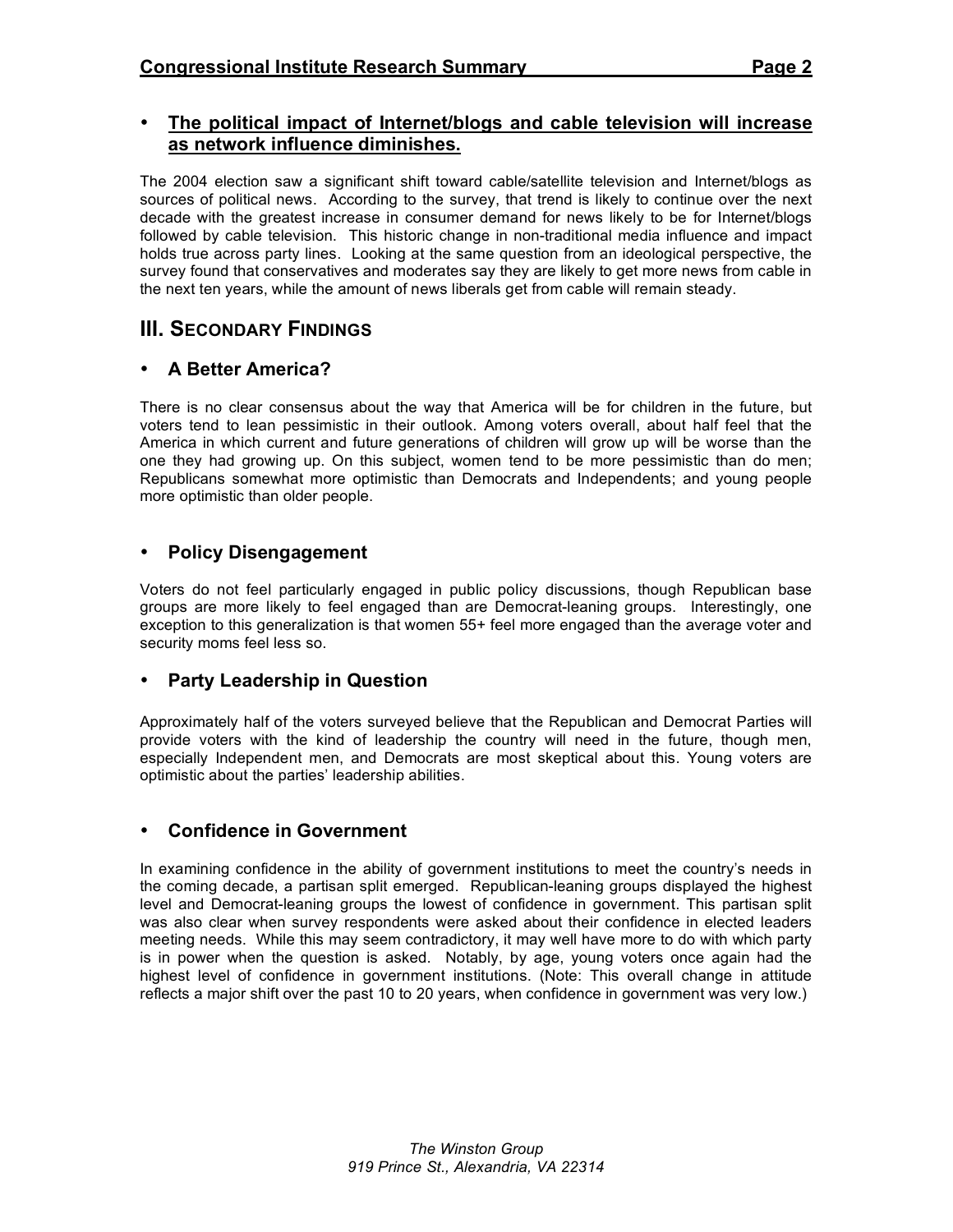# • **Influence of Religion**

There may be a slight increase in the role of religion in the near future. 35% see religion increasing in their lives and only 5% believe that it will play a lesser role, although a majority see the role of religion playing about the same role in their lives as it does now. Younger voters and African-Americans are particularly likely to see religion playing a greater role in their lives over the next decade, a trend that has the potential for political impact.

### • **Islam and America**

Voters in America believe that Islam will be a long-term issue, and that Islam may have a greater impact in the future. 37% of Americans see Islam having a greater impact than it does now within the next 10 years, and only 19% believe that it will have a lesser impact, implying that Americans tend to see Islam slightly increasing in importance as an issue. Younger voters tend to believe that the impact of Islam will be about the same as it is now, whereas older voters are more likely to believe that Islam's impact will increase over the next 5 to 10 years. On a related note, voters are not clear about the best way to approach Islam, though younger voters and minorities lean toward learning more about Islam, older voters favor the approach of educating Islam's followers about America's values.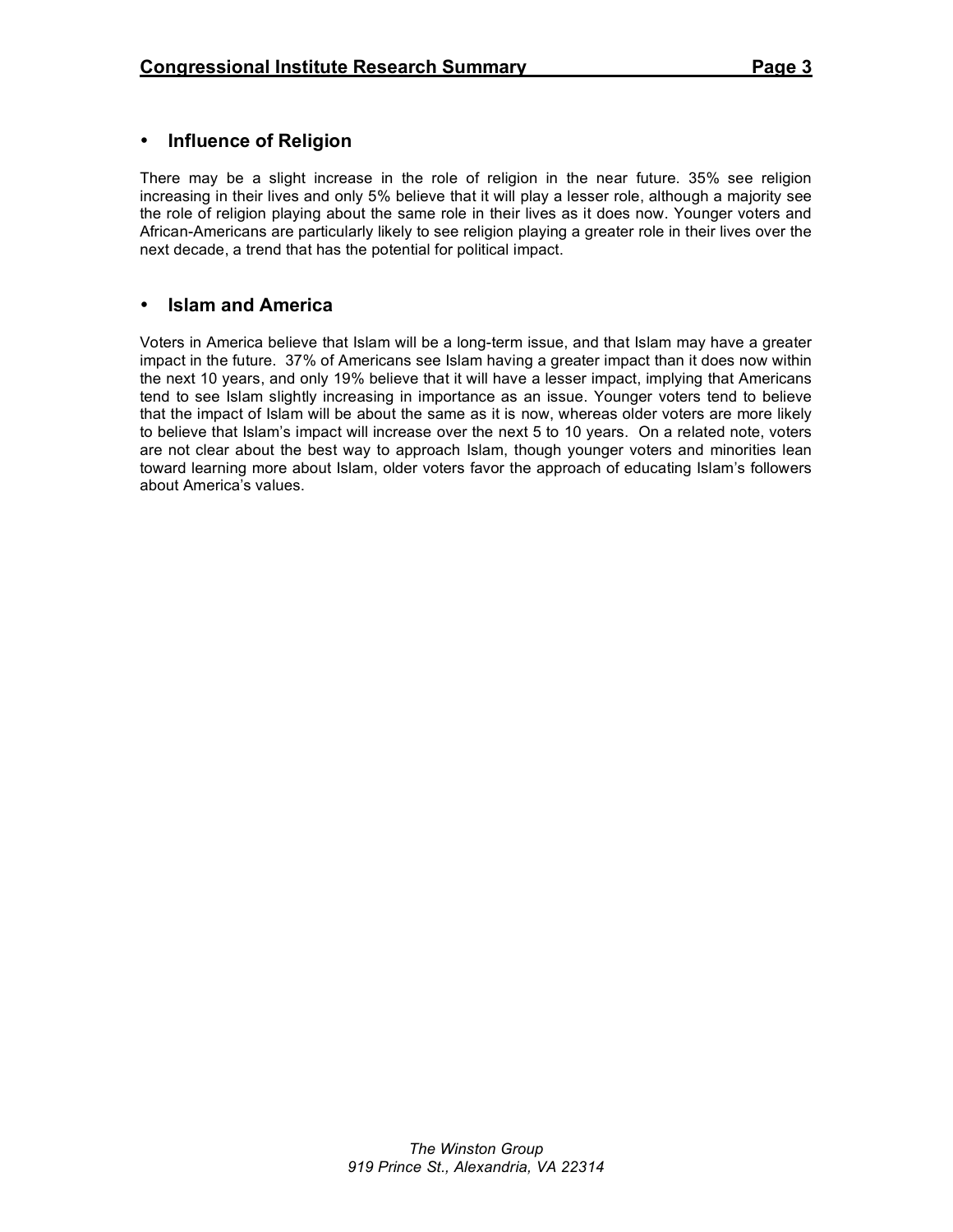# **IV. IN-DEPTH ANALYSIS**

# **Ideological Trends: America Remains a Center-Right Country**

In this section, voters were asked to predict their ideology over the next ten years based on how they have "been looking at issues,".

**The data clearly shows there is likely to be continued movement toward the right over the next 5 to 10 years, although America remains a center-right country.** 27% of the electorate say they will become more conservative while 15% say more liberal which represents a slight shift to the right. 11% said they would most likely move toward the middle, and 44% say they are not likely to change.

| <b>Shifting by Ideology</b>                               | Overall | Cons | Mod | Lib |
|-----------------------------------------------------------|---------|------|-----|-----|
| Likely to become more conservative over the next 10 years | 27      | 47   | 18  | 12  |
| Likely to become more liberal over the next 10 years      | 15      |      | 13  | 44  |
| Move toward the middle during the next 10 years           |         |      |     |     |
| Not change your ideology at all over the next 10 years    | 44      | 44   | 49  | 34  |

Almost half of self-identified conservatives (47%) say that they are likely to become more conservative over the next ten years. Similarly, 44% of liberals say that they are likely to become more liberal. Moderates tend to say that their ideology will not change during the next ten years (49%).

| <b>Shifting by Party</b>                                  | Overall | Rep | Ind | Dem |
|-----------------------------------------------------------|---------|-----|-----|-----|
| Likely to become more conservative over the next 10 years | 27      | 38  | 20  | 20  |
| Likely to become more liberal over the next 10 years      | 15      |     | 17  | 27  |
| Move toward the middle during the next 10 years           | 11      |     | 14  | 14  |
| Not change your ideology at all over the next 10 years    | 44      |     | 47  | 36  |

The above chart indicates that Democrats are facing an ideological shifting. Nearly two-thirds of Democrats (61%) anticipate that they will make some sort of ideological transition over the next ten years, with 20% of Democrats saying they are likely to become more conservative over the next ten years. In contrast, only 27% of Democrats are moving in a more liberal direction. 14% intend to move toward the middle. Republicans, on the other hand, say they will become more conservative (38%), more liberal (3%), and more moderate (7%).

These ideological trends pose a difficult challenge for the Democrat Party as an institution in the years ahead and are a likely reflection of the ongoing battle for the Party's ideological direction. Is it the party of the Liberal Left represented by Howard Dean or the more centrist party of Bill Clinton? The problem is complicated by the fact that, according to the survey's findings, Democrats tend to believe that the political parties will not give the country the leadership it needs in the next ten years by a 40%--49% margin.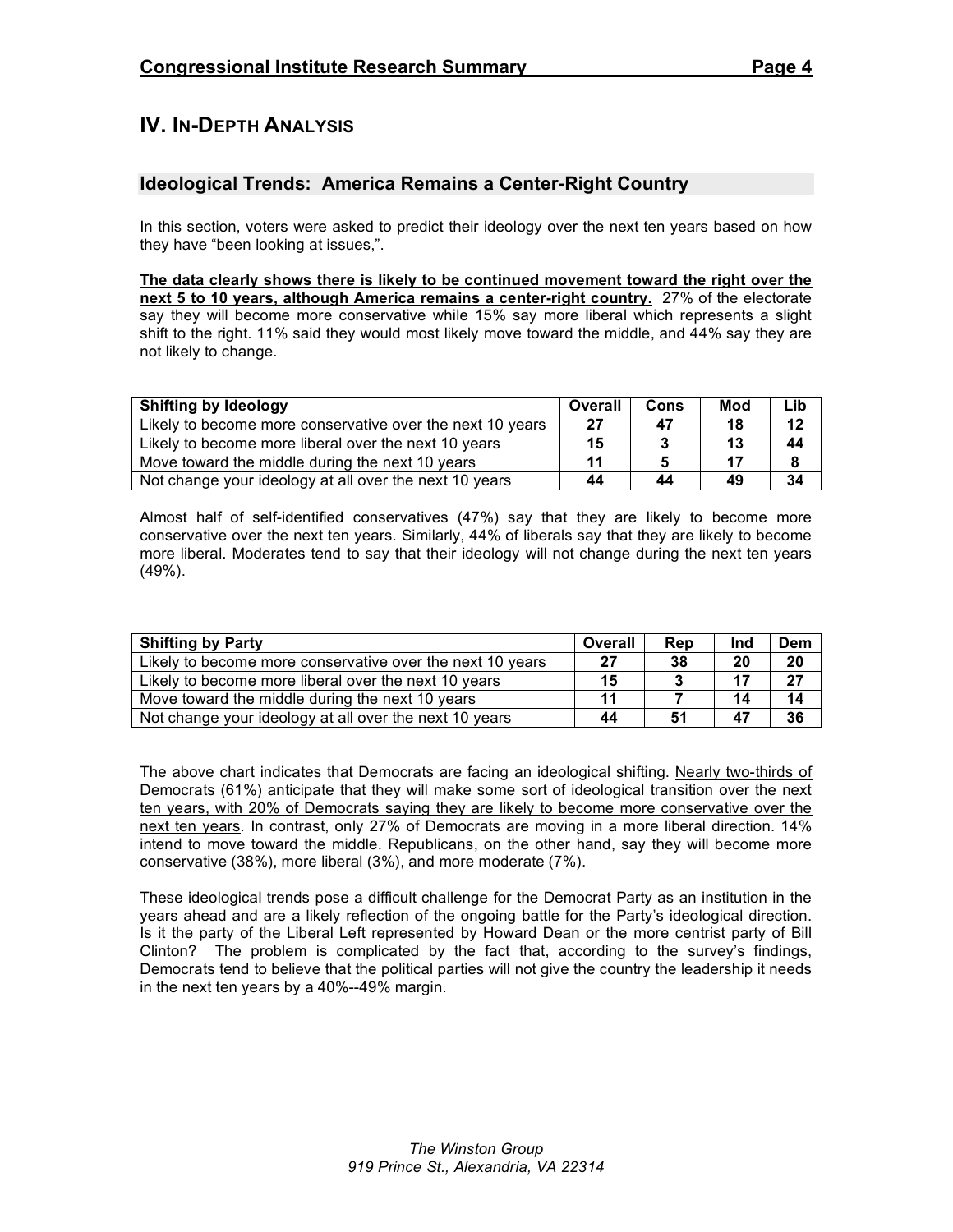**A closer look at minority voters who might change ideology shows a trend that substantially favors conservatives:** Minority voters say they are more likely to shift their political ideology than white voters. Since the vast majority of minority voters have traditionally voted Democratic, any shift in ideology would be significant.

| <b>Ideological Transitions Among Minorities</b>           | White | Af-American | Hispanic |
|-----------------------------------------------------------|-------|-------------|----------|
| Likely to become more conservative over the next 10 years | 27    | 29          | 28       |
| Likely to become more liberal over the next 10 years      | 14    | 26          | 29       |
| Move toward the middle during the next 10 years           |       | 12          | 19       |
| Not change your ideology at all over the next 10 years    | 46    | 33          | 22       |

29% of African-Americans who see their ideology changing say they are likely to become more conservative and 12% more moderate– a remarkable 41% of African-American voters, according to the survey.

Among Hispanics, only 1 in 5 (22%) do not anticipate an ideological change within ten years. 28% of Hispanics anticipate that they will become more conservative, and 19% more moderate.

# **Outcomes and Solutions Trump Partisan Policy Positions**

How leaders present issues to voters is important. This survey tested more than the usual "congressional priorities" listings of most research. Instead, we compared issue lists against a list of "outcomes/ solutions." This section was designed to measure what voters want over the next five to ten years – priorities for Congress and outcomes for the future of the country. It also tests the urgency of these voter priorities for Congress and the outcomes they want for America and themselves.

#### **One of the most important findings of the survey came from this section which found that "outcomes" – real solutions to problems -- rated a much greater sense of urgency than priorities set for Congress.**

Clearly, voters want solutions not partisanship or platitudes, and successful leaders in the future should embrace that approach. The fact that voters don't want to hear ideologically-framed policy positions is a reflection of the country's centrist politics today. They certainly have priorities for Congress; education ranking highest, followed by health care, jobs, and Social Security, but the data shows that when voters are given a "wish list" of possible outcomes, they respond far more strongly and with a sense of urgency to specific solutions than to simple issues.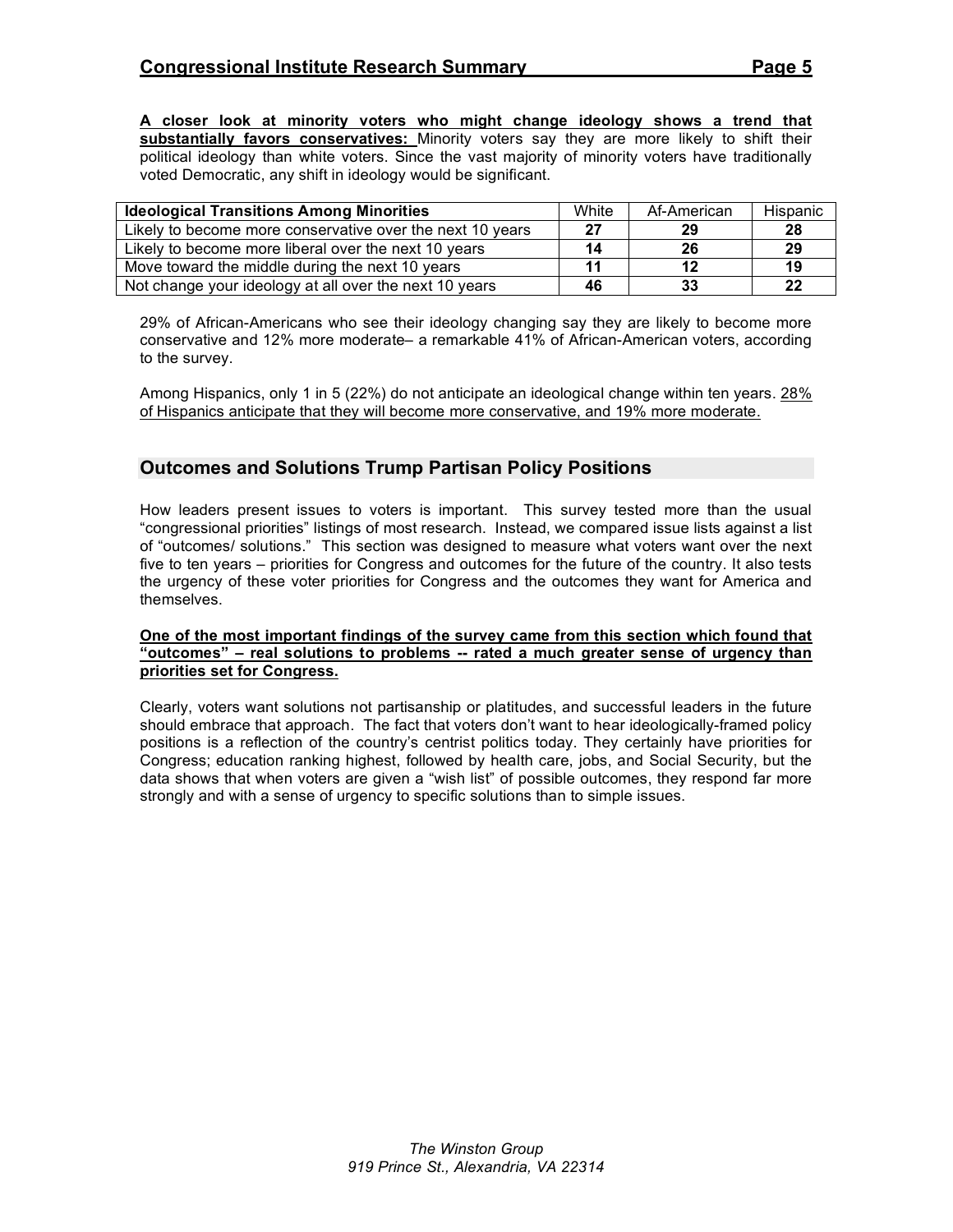# **Congressional Issue Priorities List**

This question measured what voters see as the most important issues for Congress to address over the next 10 years; not the issues on which respondents vote today, but what they want Congress to take up in the future. Survey respondents were given a list of concerns to rank on a scale of 1-10 in terms of urgency for congressional action over the next 5 to 10 years. The results are as follows:

On a scale of 1-10 with 1 being not important at all and 10 being very important, please tell me how important or not important it is for Congress to find a solution to each problem in the next 5 to 10 *years.*

|           | Education                                                    | 8.70 |
|-----------|--------------------------------------------------------------|------|
| $\bullet$ | Improving the quality of and access to health care           | 8.29 |
| $\bullet$ | Employment and the jobs outlook in the US                    | 8.17 |
| $\bullet$ | Social Security and retirement plans                         | 8.12 |
| $\bullet$ | War on international terrorism                               | 8.00 |
| $\bullet$ | Finding cures to prevalent diseases                          | 7.97 |
| $\bullet$ | The federal deficit                                          | 7.95 |
| $\bullet$ | Energy and dependence on foreign oil                         | 7.95 |
| $\bullet$ | <b>Bioterrorism</b>                                          | 7.92 |
| $\bullet$ | Religious freedom around the world                           | 7.36 |
| $\bullet$ | Immigration                                                  | 7.28 |
| $\bullet$ | Developing greater economic cooperation with other countries | 7.28 |
| $\bullet$ | <b>Tax simplification</b>                                    | 7.22 |
| $\bullet$ | <b>Global AIDS</b>                                           | 6.97 |
| $\bullet$ | Human causes of global warming                               | 6.82 |
| $\bullet$ | Expanding stem cell research                                 | 6.33 |

While security issues like war on terrorism and bioterrorism ranked high on the list, other issues like education, health care, jobs and Social Security ranked even higher than terrorism. In the above list of issues, only one item – education – ranked at 8.3 or higher.

### **Outcomes and Solutions**

Here we tried to gauge what voters say they want the future to look like within ten years. Survey respondents were given a "wish list" of possible outcomes over the next 10 years and asked to rate the importance of each on a scale of 1 to 10, not as Congressional priorities, but as personal preferences and outcomes.

Now I am going to read a list of possible outcomes. On a scale of 1-10 with 1 being not important at all and 10 being very important, please tell me how important or not important it is for that *outcome to happen within the next 10 years.*

| $\bullet$ | Ensuring that every child in America can read            | 9.14 |
|-----------|----------------------------------------------------------|------|
| $\bullet$ | Securing our homeland and borders                        | 8.66 |
| $\bullet$ | Finding a cure for cancer                                | 8.61 |
| $\bullet$ | Providing equal access to health care for all Americans  | 8.58 |
| $\bullet$ | Finding a cure for AIDS                                  | 8.35 |
| $\bullet$ | Eradicating AI Qaeda and terrorist networks              | 8.30 |
| $\bullet$ | Successfully reforming Social Security                   | 8.09 |
| $\bullet$ | Finding ways for different cultures, races and religions |      |
|           | to live together                                         | 8.04 |
| $\bullet$ | Eliminating the national deficit                         | 7.86 |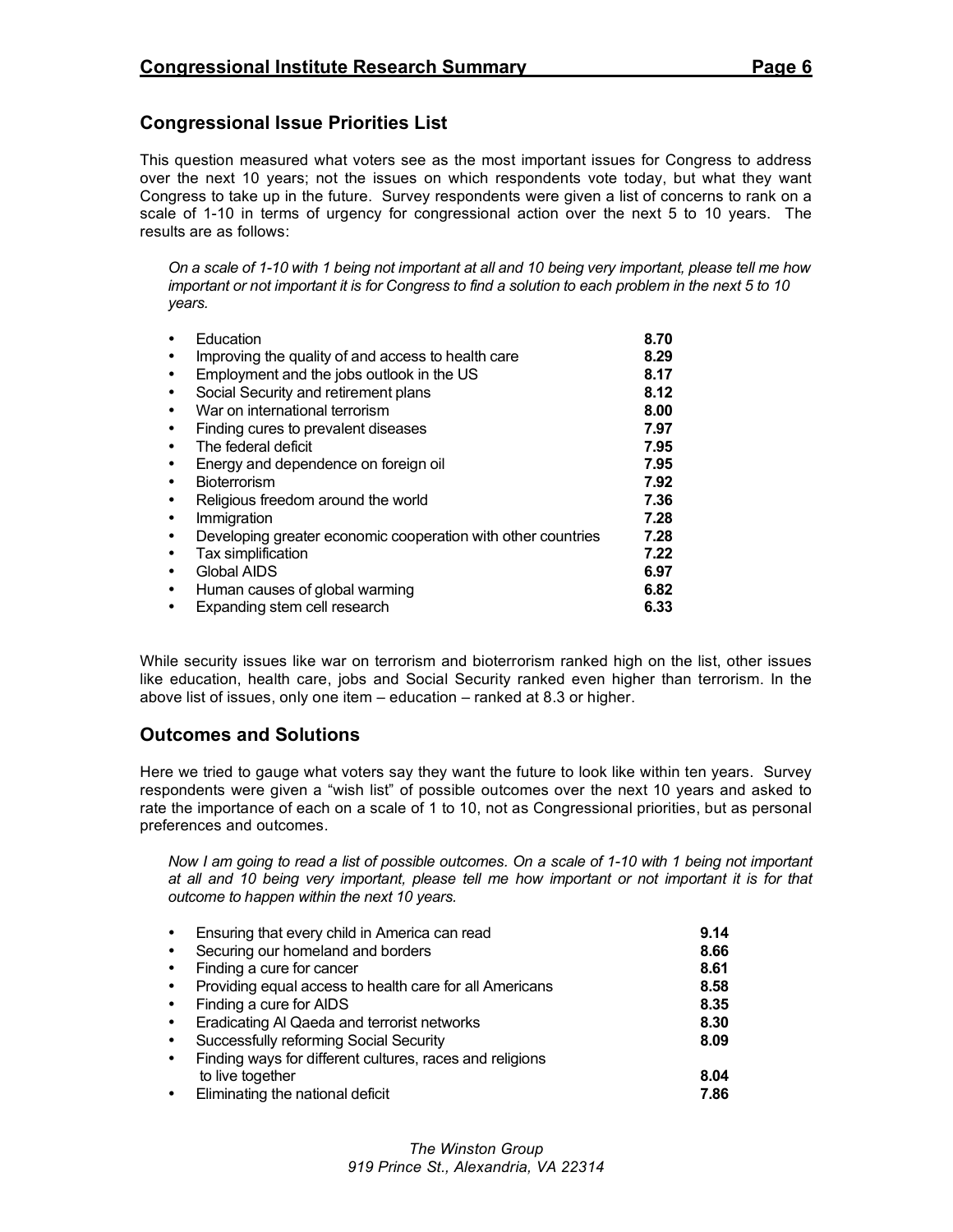# **Congressional Institute Research Summary Page 7**

- Developing positive relations between the US and Muslim countries **7.81** • Making America's kids more competitive with kids from Europe and Asia **7.78** • Significantly reducing human causes of global warming **6.83**
- Creating a third political party to rival the existing Democrat and Republican Parties **4.98**

The most desired outcome that voters want to see within ten years is ensuring that every child in America can read (9.14). This outcome outranks the other outcomes by a significant margin. Given that education also led the list of voters' Congressional priorities, it is clear voters want Congress to act to improve education over the next 5 to 10 years. It is important to note that when the issue of education was presented as an outcome – "ensuring that every child in America can read", it ranked as 9.14, as compared to only 8.70 as the issue of "education".

In the previous list of Congressional priorities, only one issue – education – ranked at 8.3 or higher. However, in the outcomes list, six items ranked at 8.3 or above: ensuring that every child in America can read, 9.14; securing our homeland and borders, 8.66, finding a cure for cancer, 8.61; providing equal access to health care for all Americans, 8.58; finding a cure for AIDS, 8.35, and eradicating Al Qaeda and terrorist networks, 8.30. The higher ranking of outcomes indicates that voters respond more strongly and urgently to specific solutions rather than mere issues.

# **Priorities and Outcomes By Subgroups**

| 18-34               | 35-44                    | 45-54           | 55-64               | $65+$              |
|---------------------|--------------------------|-----------------|---------------------|--------------------|
| Education 8.95      | Health<br>care/education | Education 8.78  | Education 8.71      | Education 8.79     |
|                     | 8.22                     |                 |                     |                    |
| Health care 8.45    | <b>Bioterrorism</b>      | Energy/oil 8.33 | Health care 8.42    | Social             |
|                     | 8.06                     |                 |                     | Security/Terrorism |
|                     |                          |                 |                     | 8.37               |
| Jobs outlook 8.41   | Social                   | Jobs outlook    | Jobs outlook 8.26   | Deficit 8.31       |
|                     | Security/                | 8.22            |                     |                    |
|                     | retirement               |                 |                     |                    |
|                     | 8.03                     |                 |                     |                    |
| Finding cures to    | Jobs outlook             | Health care     | Social              | Health care 8.29   |
| prevalent diseases  | 7.97                     | 8.14            | Security/retirement |                    |
| 8.32                |                          |                 | 8.17                |                    |
| Social              | Energy/oil               | War on terror   | Deficit 8.07        | Finding cures to   |
| Security/Retirement | 7.72                     | 8.04            |                     | prevalent          |
| 8.19                |                          |                 |                     | diseases 8.22      |

#### **Congressional Issue Priorities by Age**

In every age group, voters say that education should be the top priority for Congress over the next 5 to 10 years. This ranks ahead of other critical issues like war on terror and the jobs outlook. This does not indicate that terror and the economy are less important, but what it does imply is that education is the "most actionable item" in the minds of voters. In other words, education is a problem that Congress can have a significant role in solving as compared to other matters like terrorism, which cannot be solved entirely by Congress.

Another trait shared by both the old and young is the concern for finding cures to prevalent diseases. Among voters 18-34, finding cures to diseases (8.32) ranked closely behind education, health care and jobs and ahead of other items like Social Security and terrorism. Among 65+,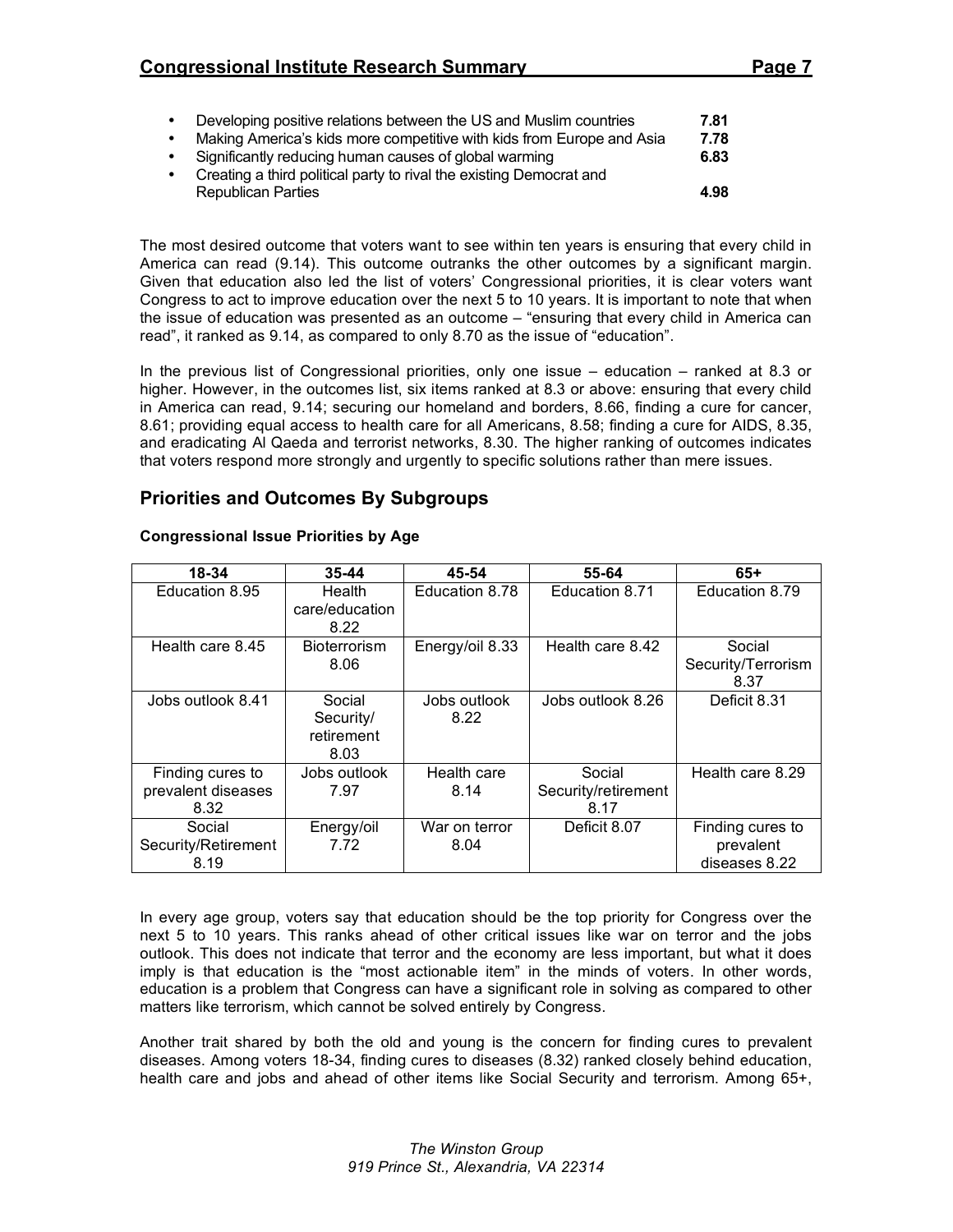finding cures to diseases (8.22) ranked very closely behind health care (8.29) and Social Security (8.37).

#### **Congressional Issue Priorities by Party**

| <b>Rep</b>         | Ind                        | Dem                     |
|--------------------|----------------------------|-------------------------|
| War on terror 8.57 | Education 8.72             | Education 9.17          |
| Bioterrorism 8.26  | Improve access/quality of  | Improve access/quality  |
|                    | health care 8.27           | of health care 8.94     |
| Education 8.20     | Jobs outlook 8.01          | Jobs outlook 8.69       |
| Social Security/   | Federal deficit 8.00       | Federal deficit 8.50    |
| Retirement 7.98    |                            |                         |
| Energy/oil 7.95    | Social Security/Retirement | Finding cures to        |
|                    | 7.97                       | prevalent diseases 8.46 |

Not unexpectedly, there were variations by party. Among Republicans, the war on terror (8.57) and bioterrorism (8.26) topped their list, but education (8.2), Social Security/retirement plans (7.98) and energy/dependence on foreign oil (7.95) were also critical priorities voters want Congress to solve.

Priorities were very similar among independents and Democrats, which should concern Republicans. Among both groups, security issues did not rank in the top five. Education was the top priority for both groups (8.72 among independents; 9.17 among Democrats), with health care and jobs next in rank order. Among independents, the federal deficit (8.00) received almost the same priority ranking as jobs (8.01), indicating that the deficit is very much a concern to independents. Additionally, finding cures to prevalent diseases (8.46) was almost as important to Democrats as the federal deficit (8.50).

| 18-34               | $35 - 44$      | 45-54              | 55-64              | $65+$           |
|---------------------|----------------|--------------------|--------------------|-----------------|
| Making sure every   | Making sure    | Making sure every  | Making sure        | Making sure     |
| child can read 9.46 | every child    | child can read     | every child can    | every child can |
|                     | can read 9.01  | 9.08               | read $9.05$        | read 9.15       |
| Finding a cure for  | Securing       | Securing           | Finding a cure for | Securing        |
| cancer 8.81         | homeland       | homeland and       | cancer 8.75        | homeland and    |
|                     | and borders    | borders 8.58       |                    | borders 9.02    |
|                     | 8.71           |                    |                    |                 |
| Equal access to     | Equal access   | Equal access to    | Securing           | Finding a cure  |
| health care 8.76    | to health care | health care 8.39   | homeland and       | for cancer 8.91 |
|                     | 8.66           |                    | borders 8.68       |                 |
| Finding a cure for  | Finding a      | Finding a cure for | Equal access to    | Eradicating Al  |
| <b>AIDS 8.69</b>    | cure for       | cancer/Eradicating | health care 8.63   | Qaeda and       |
|                     | cancer 8.36    | Al Qaeda and       |                    | terrorist       |
|                     |                | terrorist networks |                    | networks 8.66   |
|                     |                | 8.21               |                    |                 |
| Securing            | Successfully   | Successfully       | Finding a cure for | Finding a cure  |
| homeland and        | reforming      | reforming Social   | <b>AIDS 8.34</b>   | for AIDS 8.58   |
| borders 8.37        | Social         | Security 8.17      |                    |                 |
|                     | Security 8.32  |                    |                    |                 |

#### **Desired Outcomes by Age**

In looking at the outcomes list by age group, ensuring that every child can read was the top outcome across every age group – including voters 65+.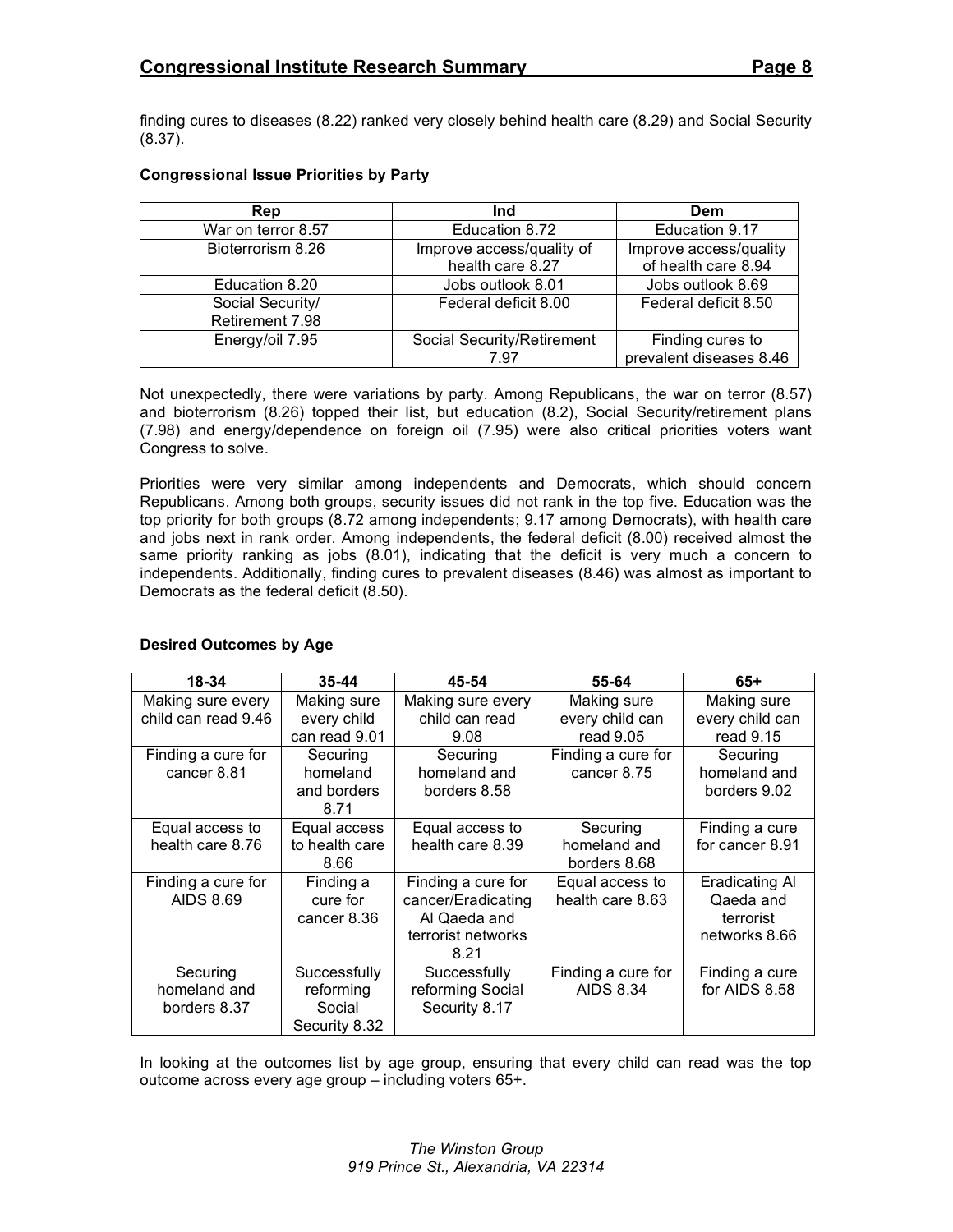| Men                                                 | <b>Women</b>                          |
|-----------------------------------------------------|---------------------------------------|
| Making sure every child can read 9.00               | Making sure every child can read 9.27 |
| Securing homeland and borders 8.63                  | Equal access to health care 8.86      |
| Finding a cure for cancer 8.42                      | Finding a cure for cancer 8.77        |
| Equal access to health care 8.27                    | Securing homeland and borders 8.70    |
| Eradicating AI Qaeda and terrorist networks<br>8.20 | Finding a cure for AIDS 8.63          |

#### **Desired Outcomes by Gender**

Ensuring that every child in America can read is the most desired outcome among both men (9.00) and women (9.27), but there are gender differences with regard to other outcomes that voters feel are most critical. Men tend to be more concerned about making sure that we secure the homeland and borders (8.63) and eradicate Al Qaeda and terrorist networks (8.20). While securing the homeland and borders is an important priority to women (8.70), three out of the top five outcomes to women are related to health care. Women want equal access to health care (8.86), but also believe that finding a cure for cancer (8.77) and curing AIDS (8.63) are even more critical outcomes than items like eliminating the deficit (8.01) and reforming Social Security (8.26).

#### **Desired Outcomes by Race**

| White                     | <b>African-Americans</b>    | <b>Hispanics</b>               |
|---------------------------|-----------------------------|--------------------------------|
| Making sure every child   | Finding a cure for AIDS     | Making sure every child can    |
| can read 9.09             | 9.57                        | read 9.55                      |
| Securing homeland and     | Making sure every child can | Equal access to health care    |
| borders 8.62              | read 9.55                   | 9.34                           |
| Finding a cure for cancer | Finding a cure for cancer   | Finding a cure for AIDS 9.10   |
| 8.53                      | 9.51                        |                                |
| Equal access to health    | Equal access to health care | Finding a cure for cancer 9.09 |
| care 8.48                 | 9.36                        |                                |
| Eradicating Al Qaeda and  | Successfully reforming      | Securing homeland and          |
| terrorist networks 8.34   | Social Security 8.89        | borders 9.04                   |

White voters and Hispanics share a more similar set of preferred outcomes than African-Americans. Ensuring that every child in America can read is the top priority for whites (9.09) and Hispanics (9.55). Securing the homeland and borders was the second most desired outcome for whites (8.62), and this was also a critical priority to Hispanics (9.04). Equal access to health care was another top concern for both Hispanics (9.34) and whites (8.48). However, the top five outcomes chosen by Hispanics all ranked at 9 or above, indicating that there is a greater sense of urgency about these outcomes than with white voters.

The top concern among African-Americans was finding a cure for AIDS (9.57), which distinguishes this group from other demographics. This reflects the seriousness of the AIDS crisis within the African-American community. Among this group, finding a cure for AIDS ranks on par with ensuring that every child in America can read (9.55). Following closely behind, making sure every child can read is finding a cure for cancer (9.51).

While the desired outcome set was somewhat different for African-Americans as compared to white voters, the top five outcomes for African-Americans were also ranked at a higher urgency level than for white voters. For African-Americans, their fifth most pressing priority – Social Security reform - ranked at 8.89, and the highest – finding a cure for AIDS - ranked at 9.57. In contrast, the outcome that received the highest ranking among white voters (making sure every child can read) was 9.09, and their fifth lowest was 8.34 (eradicating Al Qaeda). Thus, while many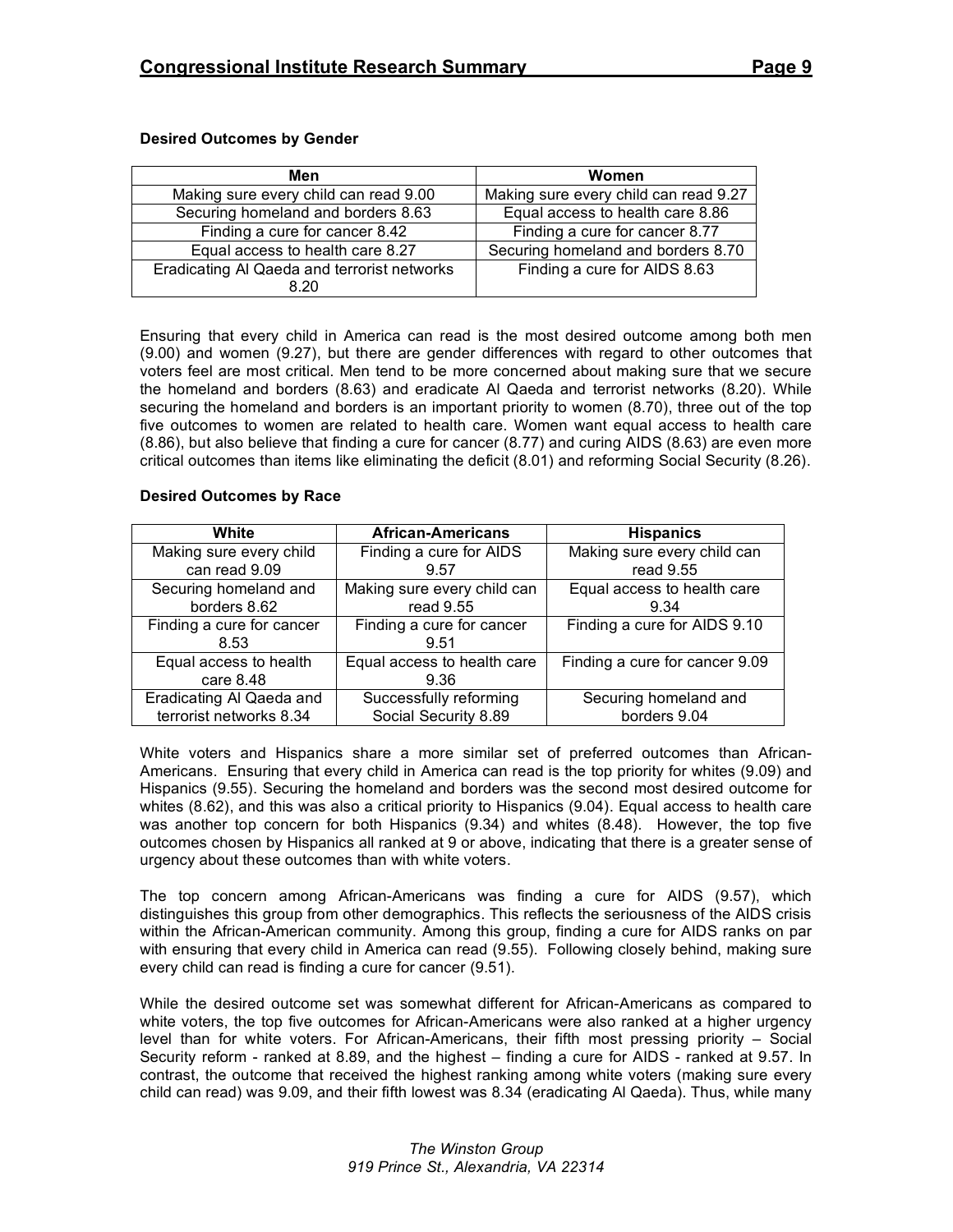of the desired outcomes may be similar across the races, African-Americans and Hispanics feel a far greater sense of urgency than white voters.

| Republican                  | Independent                 | <b>Democrat</b>                |
|-----------------------------|-----------------------------|--------------------------------|
| Securing homeland and       | Making sure every child can | Making sure every child can    |
| borders 8.97                | read $9.03$                 | read $9.41$                    |
| Making sure every child can | Equal access to health care | Equal access to health care    |
| read $8.96$                 | 8.57                        | 9.28                           |
| Eradicating Al Qaeda and    | Securing homeland and       | Finding a cure for AIDS 8.91   |
| terrorist networks 8.85     | borders 8.53                |                                |
| Finding a cure for cancer   | Finding a cure for cancer   | Finding a cure for cancer 8.90 |
| 841                         | 8.44                        |                                |
| Successfully reforming      | Finding a cure for AIDS     | Finding ways for different     |
| Social Security 8.27        | 8.23                        | cultures, races and religions  |
|                             |                             | to live together 8.64          |

#### **Desired Outcomes by Party**

Across party lines, Republicans tend to be more focused on security-related outcomes than independents and Democrats. For Republicans, securing the homeland and our borders (8.97) was the top priority, and ranked on par with making sure that every child can read (8.96). Eradicating Al Qaeda and terrorist networks was another important outcome for Republicans (8.85). However, it is interesting to note that finding a cure for cancer (8.41) was a more important outcome to Republicans than other items like Social Security reform (8.27) and eliminating the deficit (7.21).

The top priorities of independents and Democrats were very similar, a sharing of priorities that Republicans should note. Making sure every child can read was the most desired outcome for both groups (9.03 among independents; 9.41 among Democrats) and equal access to health care was the second most desired outcome (8.57 among independents; 9.28 among Democrats). Finding cures for cancer and AIDS were also among the top five outcomes to both groups.

# **Increased Impact of Cable TV and Internet/blogs; Network Influence Diminishes**

Over the past ten years, traditional media has struggled to maintain audience and influence and the 2004 election saw a significant shift toward cable/satellite television and Internet/blogs as sources of political news. The survey found that the next ten years are likely to pose an even greater challenge as the rise of the Internet and cable news is likely to continue to erode mainstream media power. The trends, so evident in the last election, are likely to continue over the next decade with the greatest increase in consumer demand for news likely to be for Internet/blogs followed by cable television. This historic change in non-traditional media influence and impact holds true across party lines. In fact, 50% of voters anticipate that they will get more news from the Internet over the next ten years.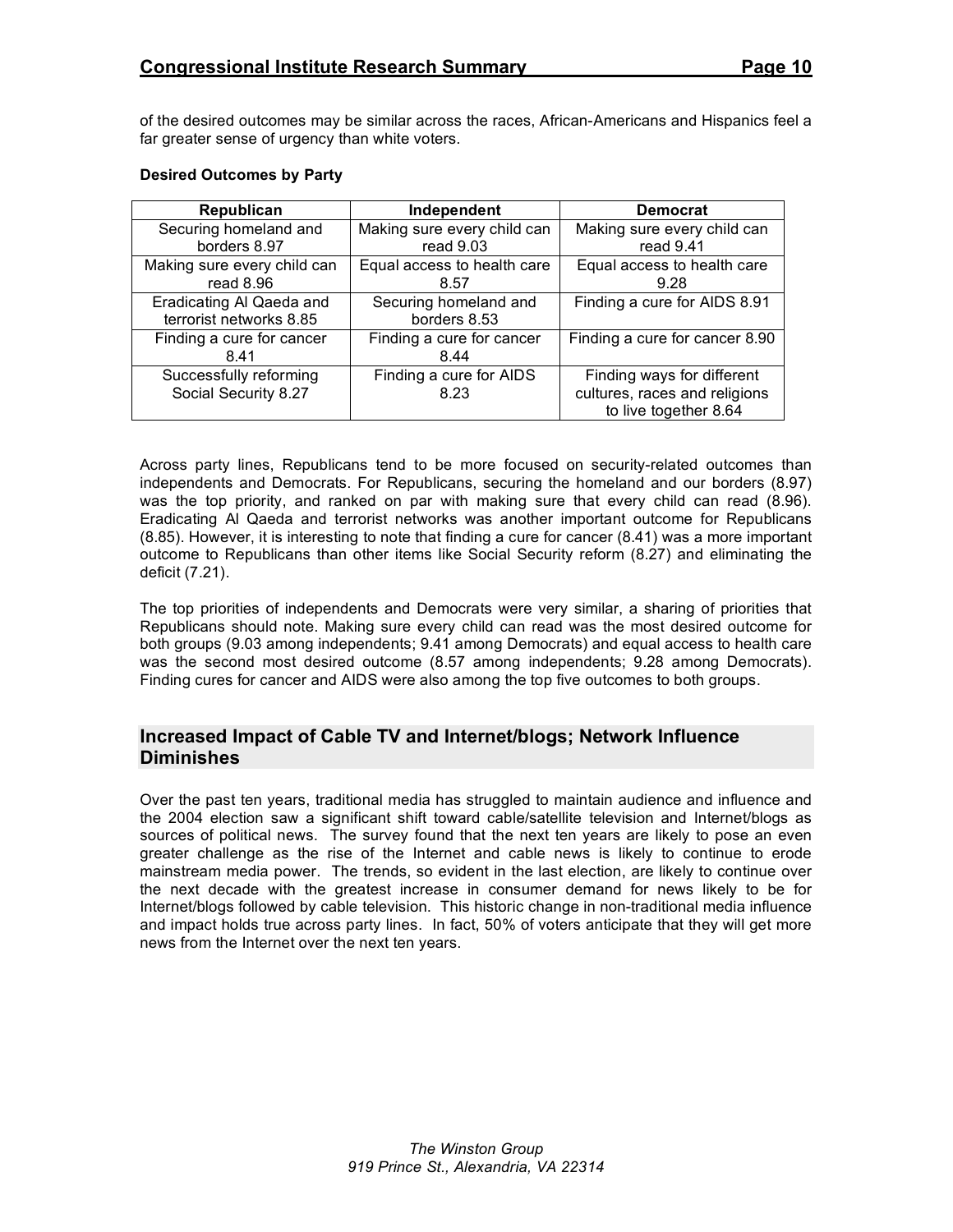# • **Internet and Blogs**

| <b>Internet Trends By Party</b>                      | Overall | Rep | Ind | Dem |
|------------------------------------------------------|---------|-----|-----|-----|
| Will get more news from Internet and blogs           | 50      | 50  | 45  | 53  |
| Will get about the same amount of news from Internet | 28      | 29  | 29  | 25  |
| and blogs                                            |         |     |     |     |
| Will get less news from Internet and blogs           | Q       | 9   | 11  |     |

The increase in demand for news from the Internet crosses party and ideological lines. Republicans (50%), independents (45%) and Democrats (53%) all intend to get more news from the Internet and blogs over the next ten years.

| <b>Internet Trends By Ideology</b>          | <b>Conservative</b> | Moderate | Liberal |
|---------------------------------------------|---------------------|----------|---------|
| Will get more news from Internet and blogs  | 50                  | 49       | 51      |
| Will get about the same amount of news from | 25                  | 29       | 28      |
| Internet and blogs                          |                     |          |         |
| Will get less news from Internet and blogs  | 10                  |          |         |

Similarly, conservatives (50%), moderates (49%) and liberals (51%) intend to get significantly more news from the Internet and blogs.

# **Groups Moving Most Toward Internet/Blogs**

| <b>Groups Moving Most Toward Internet/Blogs</b><br>in Next 10 Years | Percentage That Intends to Get<br><b>More News From Internet/Blogs</b><br><b>Within 10 Years</b> |
|---------------------------------------------------------------------|--------------------------------------------------------------------------------------------------|
| Democrats 18-34                                                     | 66%                                                                                              |
| African-Americans                                                   | 65%                                                                                              |
| $100K +$                                                            | 65%                                                                                              |
| 18-34                                                               | 58%                                                                                              |
| Democrats 35-54                                                     | 58%                                                                                              |
| <b>Hispanics</b>                                                    | 57%                                                                                              |
| $35 - 44$                                                           | 57%                                                                                              |
| 75-100K                                                             | 57%                                                                                              |
| Independents 18-34                                                  | 55%                                                                                              |
| Plains/Mountains                                                    | 55%                                                                                              |
| Independents 35-54                                                  | 54%                                                                                              |
| <b>West Coast</b>                                                   | 54%                                                                                              |

Groups who are most inclined to get more news from the Internet and blogs over the next ten years include young Democrats (66%), African-Americans (65%), 100K+ (65%) and Hispanics (57%). Geographically, Plains/Mountains (55%) and West Coast (54%) are the regions most inclined to get more news from the Internet and blogs, more than Northeast (46%) and Midwest (46%).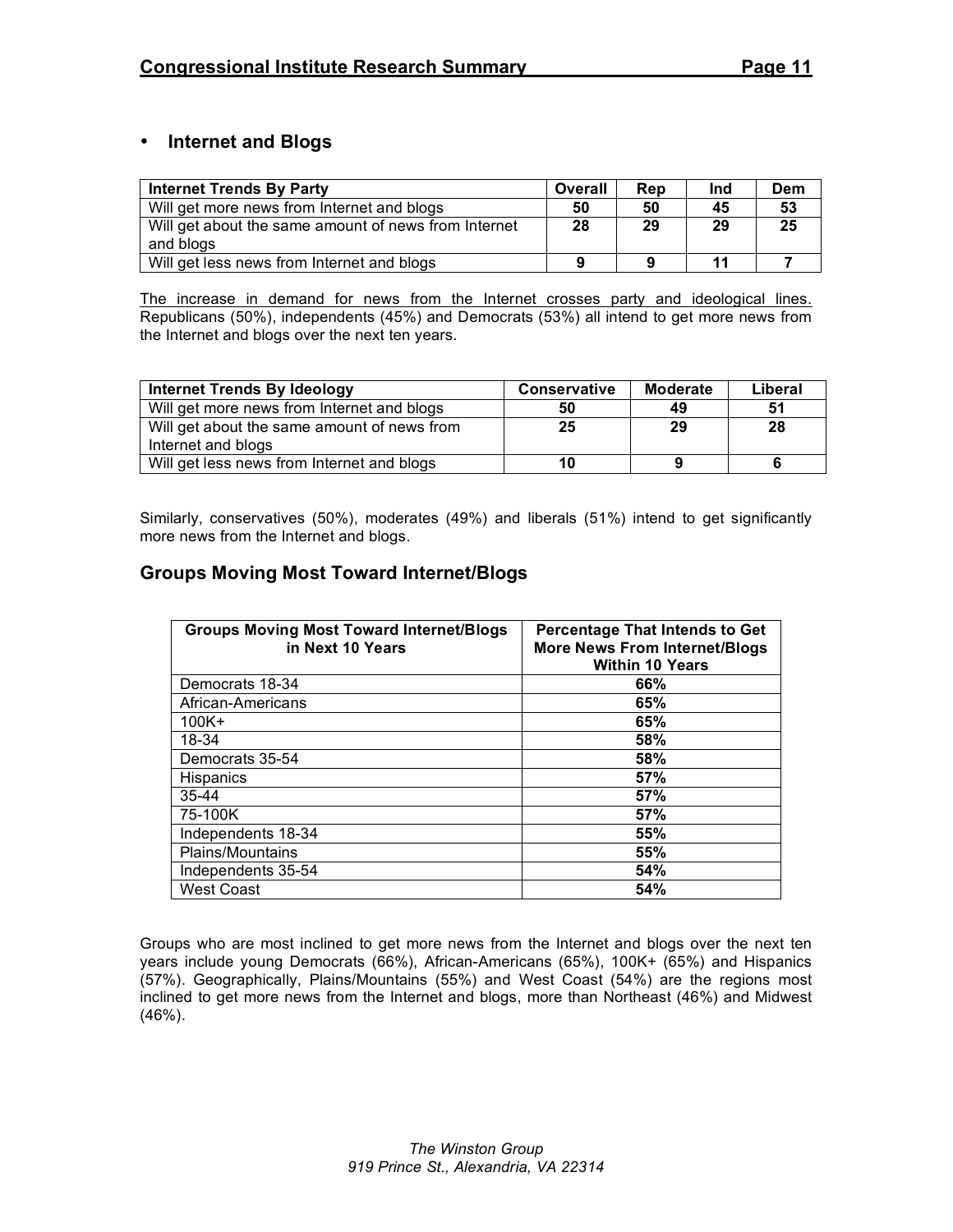# • **Cable Television**

46% of voters anticipate that they will get more news from cable over the next ten years, and 40% think that they will get about the same amount of cable news as they do presently.

| <b>Cable Trends By Party</b>                      | Overall | Rep | Ind | Dem |
|---------------------------------------------------|---------|-----|-----|-----|
| Will get more news from cable                     | 46      | 49  | 45  | 44  |
| Will get about the same amount of news from cable | 40      | 42  | 37  | 40  |
| Will get less news from cable                     |         |     |     |     |

| <b>Cable Trends By Ideology</b>                   | Cons | Mod | Lib |
|---------------------------------------------------|------|-----|-----|
| Will get more news from cable                     |      | 4.  | 34  |
| Will get about the same amount of news from cable |      | 42  | 41  |
| Will get less news from cable                     |      |     | 13  |

The most significant differences in cable viewing habits are across ideological lines rather than partisan lines. One in two conservatives (51%) say that they will get more news from cable over the next ten years, while 37% will get about the same amount. 47% of moderates say they will likely get more cable over the next ten years; 42% the same. In contrast to conservatives and moderates, only 34% of liberals believe they will get more news from cable while 41% say the same.

| <b>Cable Trends By Current Sources of News</b>    | Cable is already main<br>source of news | Network is main<br>source of news |
|---------------------------------------------------|-----------------------------------------|-----------------------------------|
| Will get more news from cable                     | 64                                      |                                   |
| Will get about the same amount of news from cable | 33                                      | 42                                |
| Will get less news from cable                     |                                         | 10                                |

According to the survey, cable viewers will increase their consumption of cable news over network viewers. Among those who cite cable news as one of their two main sources of news, 64% say that they will get even more news from cable over the next ten years. Even among those who cite a network as one of their two main news sources, 41% say that they will get more news from cable in the future.

| <b>Network Trends by Current Sources of News</b>     | Cable is already<br>main source of<br>news | Network is<br>main source<br>of news |
|------------------------------------------------------|--------------------------------------------|--------------------------------------|
| Will get more news from networks                     | 24                                         | 36                                   |
| Will get about the same amount of news from networks | 45                                         | 55                                   |
| Will get less news from networks                     | 25                                         |                                      |

However, among those who cite networks as a main source of news, most (55%) see themselves getting about the same amount of news from networks, and only 36% believe that they will get more news from networks in the future.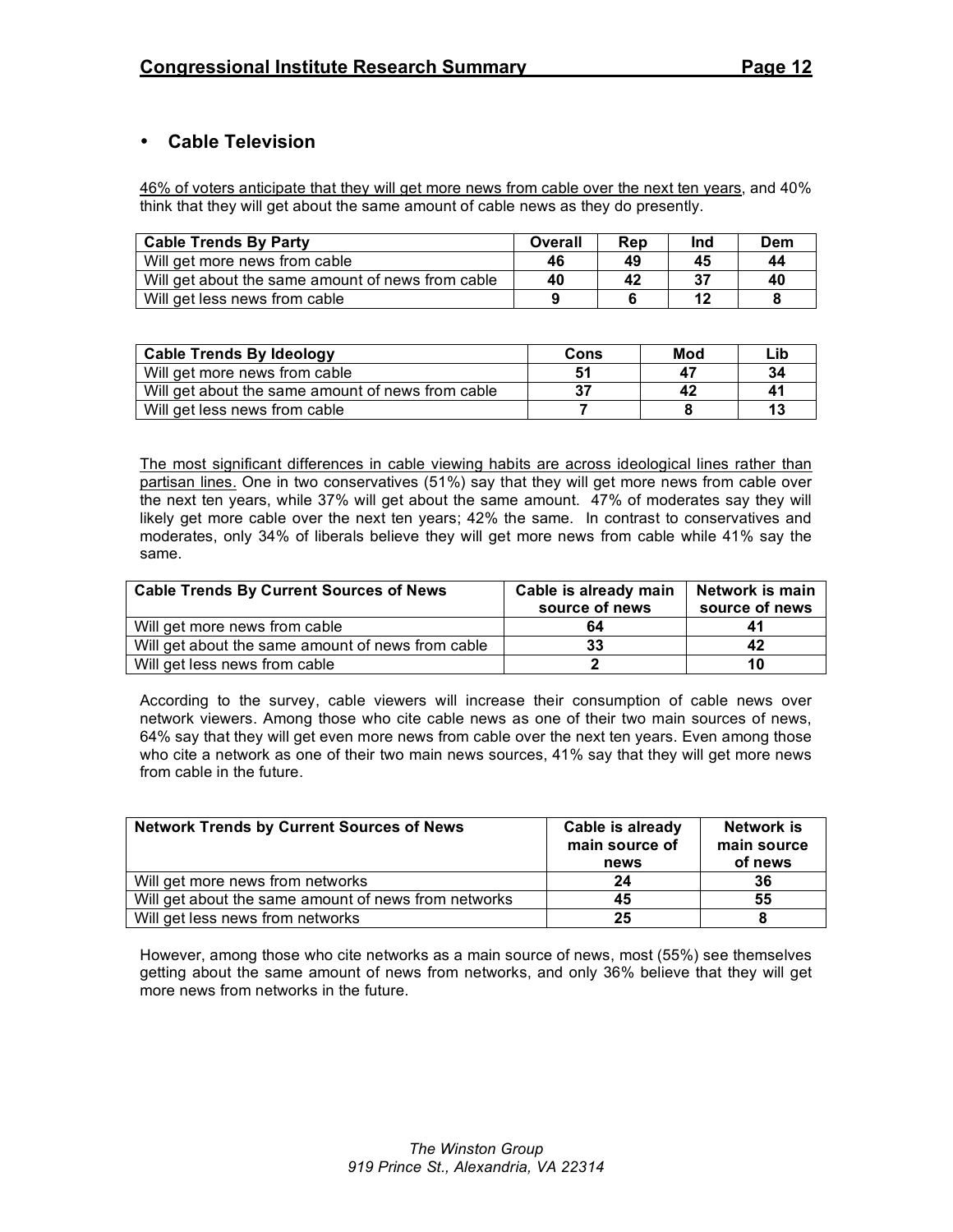| Groups Moving Most Toward Cable in Next 10<br>Years | <b>Percentage That Intends to</b><br><b>Watch More Cable Within</b> |  |  |
|-----------------------------------------------------|---------------------------------------------------------------------|--|--|
|                                                     | 10 Years                                                            |  |  |
|                                                     |                                                                     |  |  |
| African-Americans                                   | 68%                                                                 |  |  |
| <b>Conservative Republicans</b>                     | 52%                                                                 |  |  |
| Conservatives                                       | 51%                                                                 |  |  |
| <b>Moderate Democrats</b>                           | 51%                                                                 |  |  |
| Catholics                                           | 51%                                                                 |  |  |
| <b>Hispanics</b>                                    | 50%                                                                 |  |  |
| <b>Evangelical Protestants</b>                      | 50%                                                                 |  |  |
| 75-100K                                             | 50%                                                                 |  |  |
| Republicans                                         | 49%                                                                 |  |  |
| Females 35-54                                       | 49%                                                                 |  |  |
| 50-75K                                              | 49%                                                                 |  |  |

Even though liberals said that they were more inclined to get about the same amount of cable news in future, **it is very significant that African-Americans top the list of groups that intend to watch more cable within ten years – even more than cable-friendly demographic groups like conservative Republicans and Evangelical Protestants.** 68% of African-Americans intend to watch more cable in the future – an important divergence from their ideological counterparts - liberals (34%) and Democrats overall (44%).

#### • **Networks**

| <b>Network Trends By Party</b>                       | Overall | Rep | Ind | Dem |
|------------------------------------------------------|---------|-----|-----|-----|
| Will get more news from networks                     | 26      | 19  | 24  | 34  |
| Will get about the same amount of news from networks | 50      | 49  | 49  | 52  |
| Will get less news from networks                     | 18      | 24  | 21  |     |

Among voters, across party lines, most will not be getting more news from networks in the coming years. About one in two Republicans, independents and Democrats say that they will get the same amount of news from networks. However, Republicans and independents are "peeling away" from network news more than Democrats. One in four Republicans (24%) and one in five independents (21%) intend to get less news from networks over the next ten years. Among Democrats, there is some sense of moving closer to network news, with 34% of Democrats intending to get more news from networks, but on the whole, network news viewership does not appear likely to be increase over the next ten years.

| <b>Network Trends By Ideology</b>                    | Cons | Mod | Lib |
|------------------------------------------------------|------|-----|-----|
| Will get more news from networks                     | 21   | 29  | 27  |
| Will get about the same amount of news from networks | 42   | 54  | 56  |
| Will get less news from networks                     | 29   | 13  | 14  |

Across ideological lines, it is significant to note that about 1 in 3 conservatives (29%) intends to get less news from networks over the next ten years.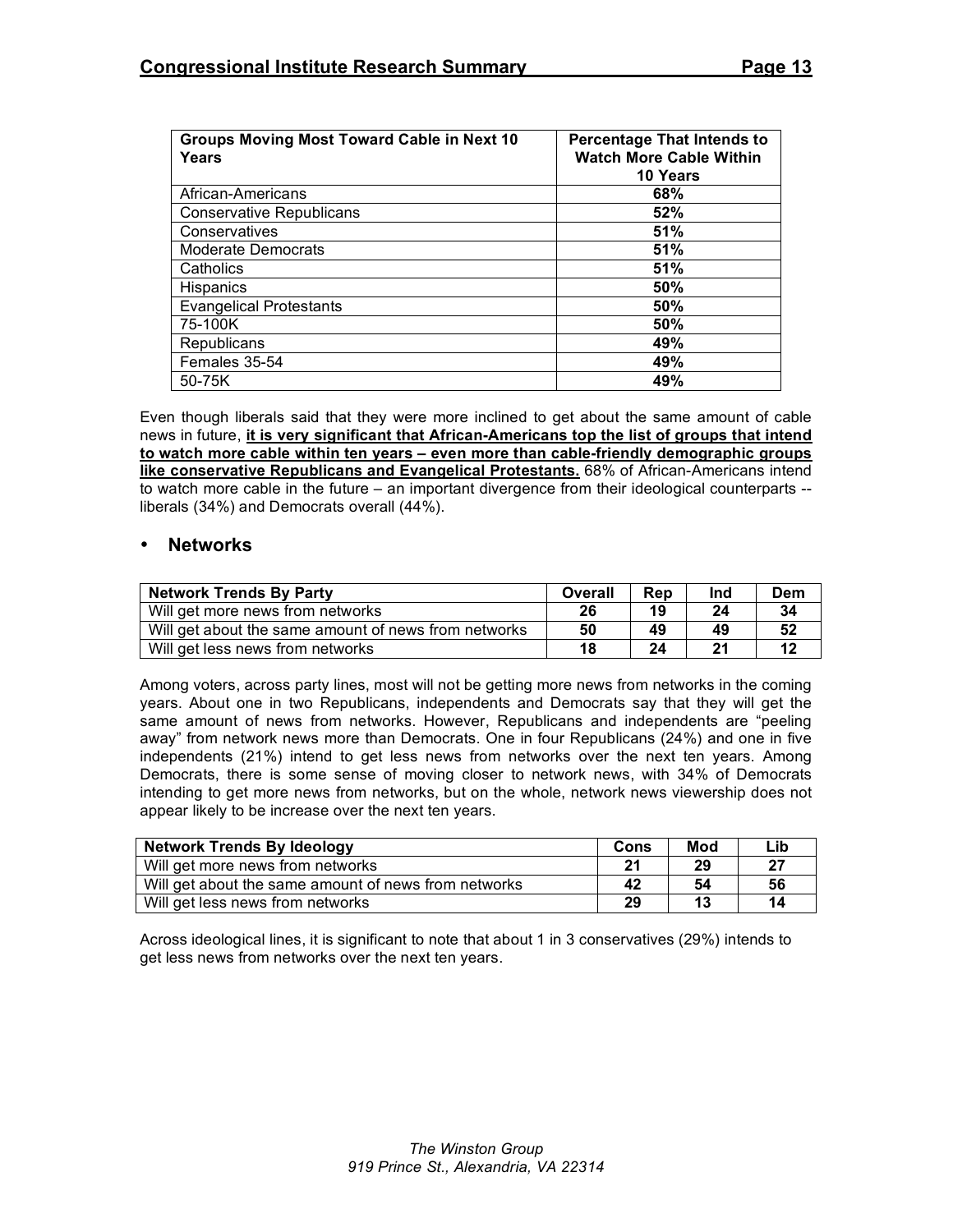| <b>Groups Moving Away From Networks in Next 10</b> | <b>Percentage That Intends to</b> |
|----------------------------------------------------|-----------------------------------|
| Years                                              | <b>Watch Less Network News</b>    |
|                                                    | <b>Within 10 Years</b>            |
| Conservative Independents                          | 35%                               |
| <b>Conservative Republicans</b>                    | 31%                               |
| $100K +$                                           | 31%                               |
| 75-100K                                            | 30%                               |
| Conservatives                                      | 29%                               |
| Republican Men                                     | 29%                               |
| Married Men w/Kids                                 | 26%                               |
| Independent Men                                    | 25%                               |
| <b>Mainline Protestants</b>                        | 20%                               |

Groups with the highest percentage of voters who intend to get less news from networks over the next ten years are conservative-leaning groups, such as conservative independents (35%), conservative Republicans (31%), and married men with kids (26%).

#### • **Radio**

As with networks, the percentage of voters who intend to get more news from radio is only 25%, whereas 51% intend to get about the same level of news from radio as they do now. Conservative Republicans (29%) are somewhat more likely than the average to get more news from radio over the next ten years, but on the whole, there is not likely to be much growth in the demand for radio news.

#### • **Newspapers**

Similarly, there is not likely to be a growth in demand for daily newspapers. 21% of voters overall say that they are likely to get more news from daily newspapers, and 57% believe that they will get about the same level of news from newspapers as they do now.

# **A Better America for Our Children?**

According to the survey, there is no clear consensus about what the future holds for America's children although almost half of voters were pessimistic about the future, a troubling finding.

| <b>Outlook by Gender</b>               | Overall | Men | Women |
|----------------------------------------|---------|-----|-------|
| Better than the one you had growing up | 24      | 28  | 21    |
| About the same as the one you had      | 24      | 26  | 22    |
| growing up                             |         |     |       |
| Worse than the one you had growing up  | 49      | 42  | 54    |

Among voters overall, almost half feel that the America in which children will grow up in the next five to ten years will be worse than the America of their own childhood. Women tend to be more pessimistic than men in terms of their outlook. 54% of women to only 42% of men believe that the America in which kids will grow up in the next decade will be worse.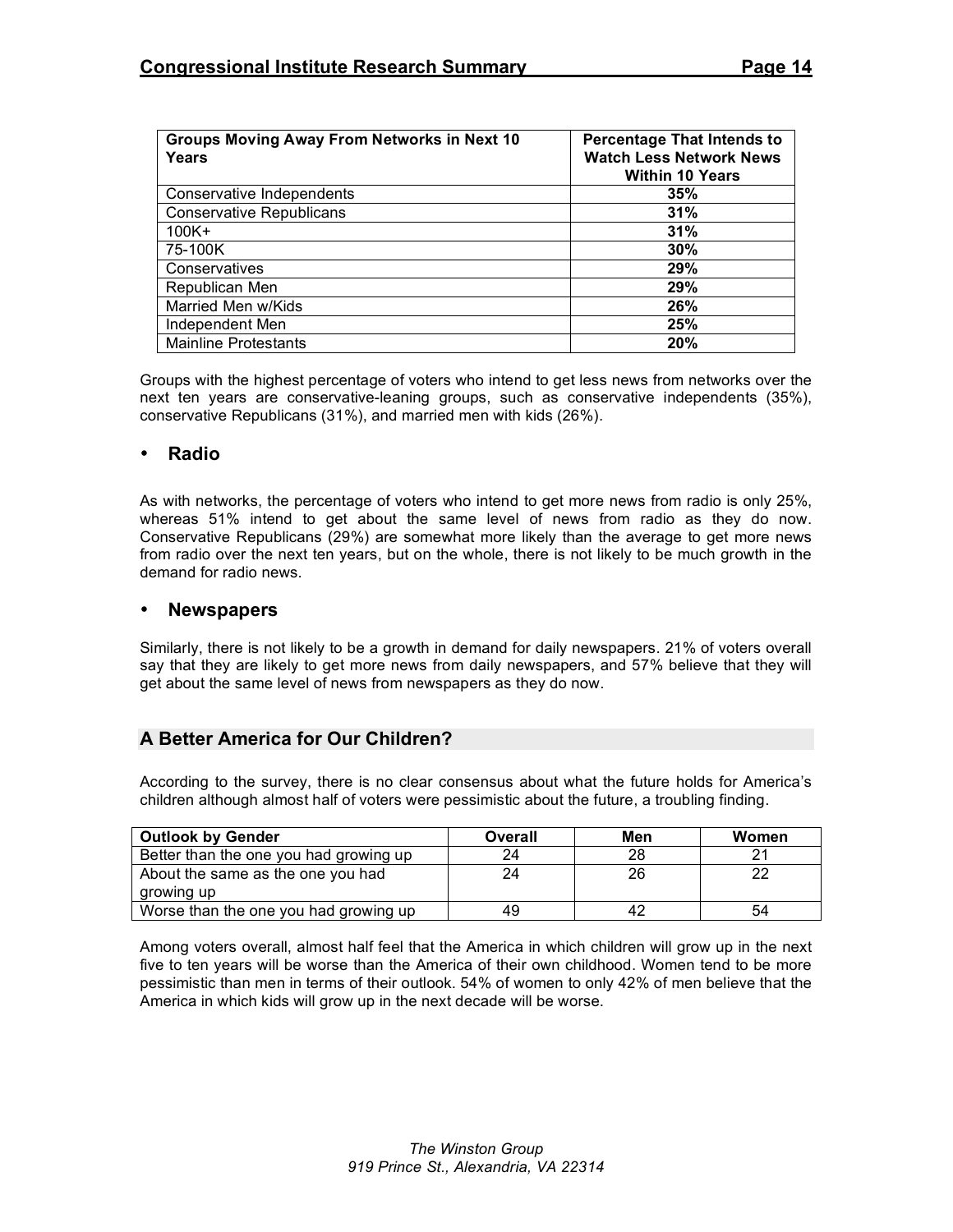| <b>Outlook by Party</b>                | <b>Republicans</b> | <b>Independents</b> | <b>Democrats</b> |
|----------------------------------------|--------------------|---------------------|------------------|
| Better than the one you had growing up |                    | 25                  |                  |
| About the same as the one you had      | 30                 | 21                  | 19               |
| growing up                             |                    |                     |                  |
| Worse than the one you had growing up  | 35                 | 51                  | 60               |

Republicans are slightly more optimistic than Independents and Democrats about the future for America's children, but they are evenly split about America's future. A significant number of Independents and Democrats, 51% and 60% respectively, are pessimistic about America over the next 10 years.

| <b>Outlook by Age</b>                  | 18-34 | $35 - 44$ | 45-54 | 55-64 | $65+$ |
|----------------------------------------|-------|-----------|-------|-------|-------|
| Better than the one you had growing up | 25    | 27        | 26    | 25    | 19    |
| About the same as the one you had      | 29    | 18        | 25    | 21    |       |
| growing up                             |       |           |       |       |       |
| Worse than the one you had growing up  | 43    | 52        |       | 53    | 49    |

Across age groups, young people tend to be somewhat more optimistic than other age groups. 25% of voters 18-34 feel that America will be better place for its children, and 43% feel it will be worse. In contrast, only 19% of voters 65+ feel that America will be better for kids, and 49% feel that it will be worse.

# **Policy Engagement by Political Parties**

On a scale of 1-10, respondents were asked to rate their perception of how political parties involve people like them in public policy discussions. The overall rating was 4.3, indicating that voters do not feel particularly engaged by the political parties. However, there is a significant partisan and ideological gap with regard to how engaged the electorate feels.

| <b>Groups That Feel Most Engaged</b> | <b>Perceived Level of Engagement</b> |
|--------------------------------------|--------------------------------------|
| <b>Conservative Republicans</b>      | 5.31                                 |
| <b>Right Track</b>                   | 5.25                                 |
| Republicans                          | 5.15                                 |
| Conservatives                        | 5.03                                 |
| 75-100K                              | 4.66                                 |
| <b>Evangelical Protestants</b>       | 4.63                                 |
| Women 55+                            | 4.62                                 |

While their perceptions of engagement by the parties was lukewarm, groups that feel more engaged include Republican base groups, such as conservatives and evangelical Protestants. It is interesting to point out that women 55+ (4.62) were among the groups that felt somewhat more engaged than the average voter (4.3). This group has traditionally been somewhat pessimistic about Republicans, so it is significant that older women feel slightly more engaged than the average voter and share this trait with conservative-leaning groups.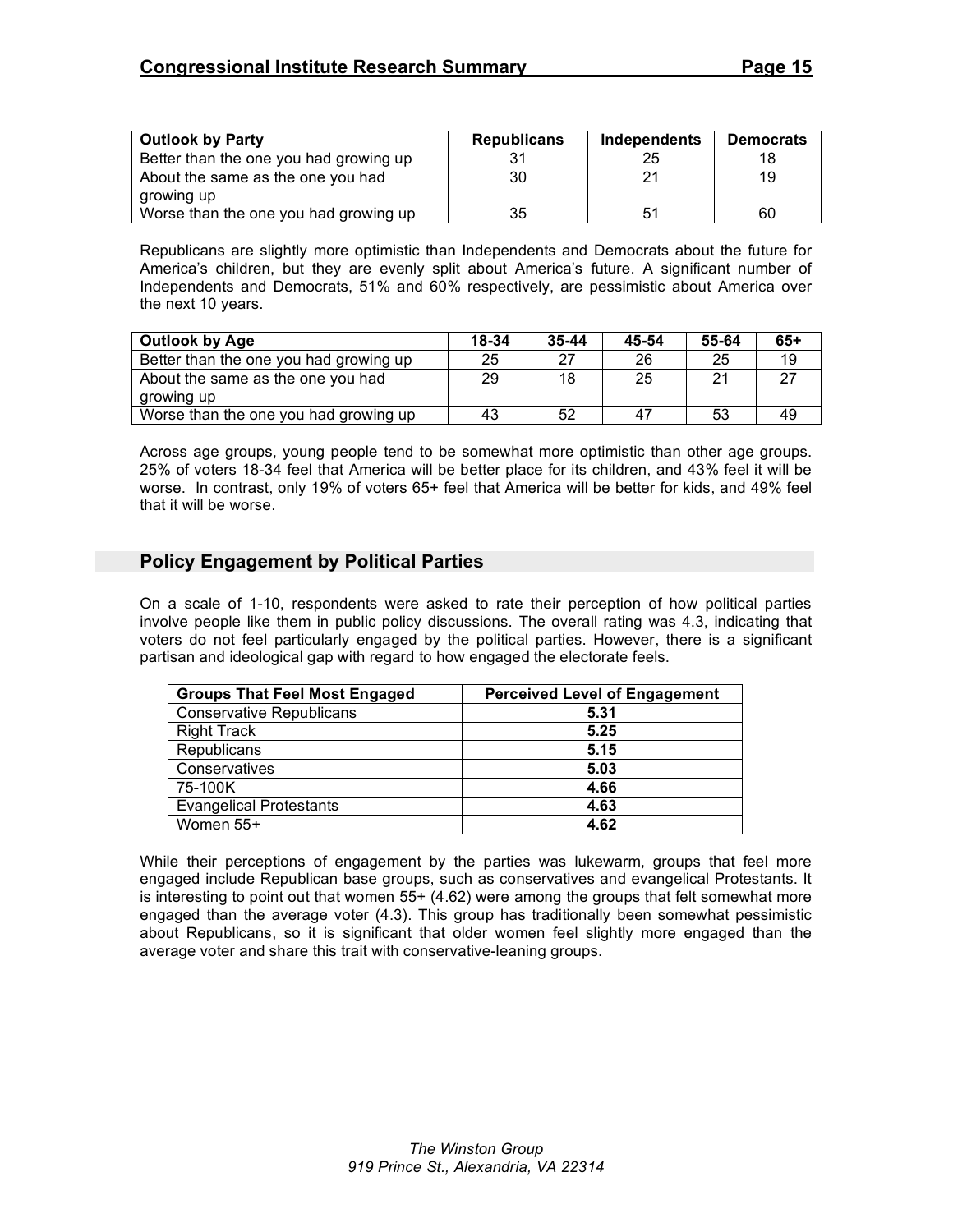| <b>Groups That Feel Least Engaged</b> | <b>Perceived Level of Engagement</b> |
|---------------------------------------|--------------------------------------|
| African-Americans                     | 3.62                                 |
| Moderate Independents                 | 3.64                                 |
| Democrats                             | 3.82                                 |
| Non-Churchgoers                       | 3.82                                 |
| Independents                          | 3.86                                 |
| Moderates                             | 3.99                                 |
| Married Women w/Kids                  | 3.99                                 |

Groups that feel the least engaged include Democrat-leaning groups such as African-Americans. However, independents and moderates also fell into the "least engaged" category. Additionally, married women with children – also known as "security moms" – felt less engaged (3.99) than the average voter.

### **Leadership from Political Parties**

About 1 in 2 voters (52%) feel that the Republican and Democrat Parties will give voters the leadership we need, and 37% believe that they will not.

Republicans, by a wide margin, have more confidence in both the Democrat and Republican Parties to provide the leadership the country will need over the next decade. However, only 40% of Democrats overall believe that the political parties will provide sufficient leadership, while 49% do not..

| Outlook by<br><b>Party/Gender</b> | Rep<br>Men | Rep<br>Women | Ind<br>Men | Ind<br>Women | Dem<br>Men | <b>Dem</b><br>Women |
|-----------------------------------|------------|--------------|------------|--------------|------------|---------------------|
| Will                              | 69         | 75           | 34         | 55           | 37         | 42                  |
| Will not                          | ົ<br>40    | 47           | 54         | 30           | 51         | 48                  |

There are also some interesting gender differences concerning party leadership. Men, in general, tend to be more skeptical than women about parties providing leadership, but gender differences are most acute among independents and Democrats. Democratic men are particularly dissatisfied with the parties. Only 37% of Democrat men believe the parties will provide sufficient leadership while 51% do not. This is a significantly more pessimistic outlook than that of Democratic women (42-48). This gender trend poses a real challenge for the Democrat Party.

Among independents, we also find significant gender disparity. Independent women are fairly confident that the Republican and Democrat Parties will provide the leadership we need (55- 30%), a surprising finding. Independent men, however, are pessimistic about the parties' ability to lead in the future (34-54). Independents are likely to remain a key swing voter group, so their cynicism over the leadership issue should concern both parties.

| <b>Outlook by Ideology</b> | <b>Conservatives</b> | <b>Moderates</b> | Liberals |
|----------------------------|----------------------|------------------|----------|
| Will                       | ОZ                   |                  | 37       |
| Will not                   | 28                   | 38               | 50       |

In terms of ideology, we see a majority of conservatives (62%) believe that the parties will provide the leadership we need. Even moderates tend to be confident in the parties' ability (51-38). However, among liberals, there is a lack of confidence in the parties (37-50%).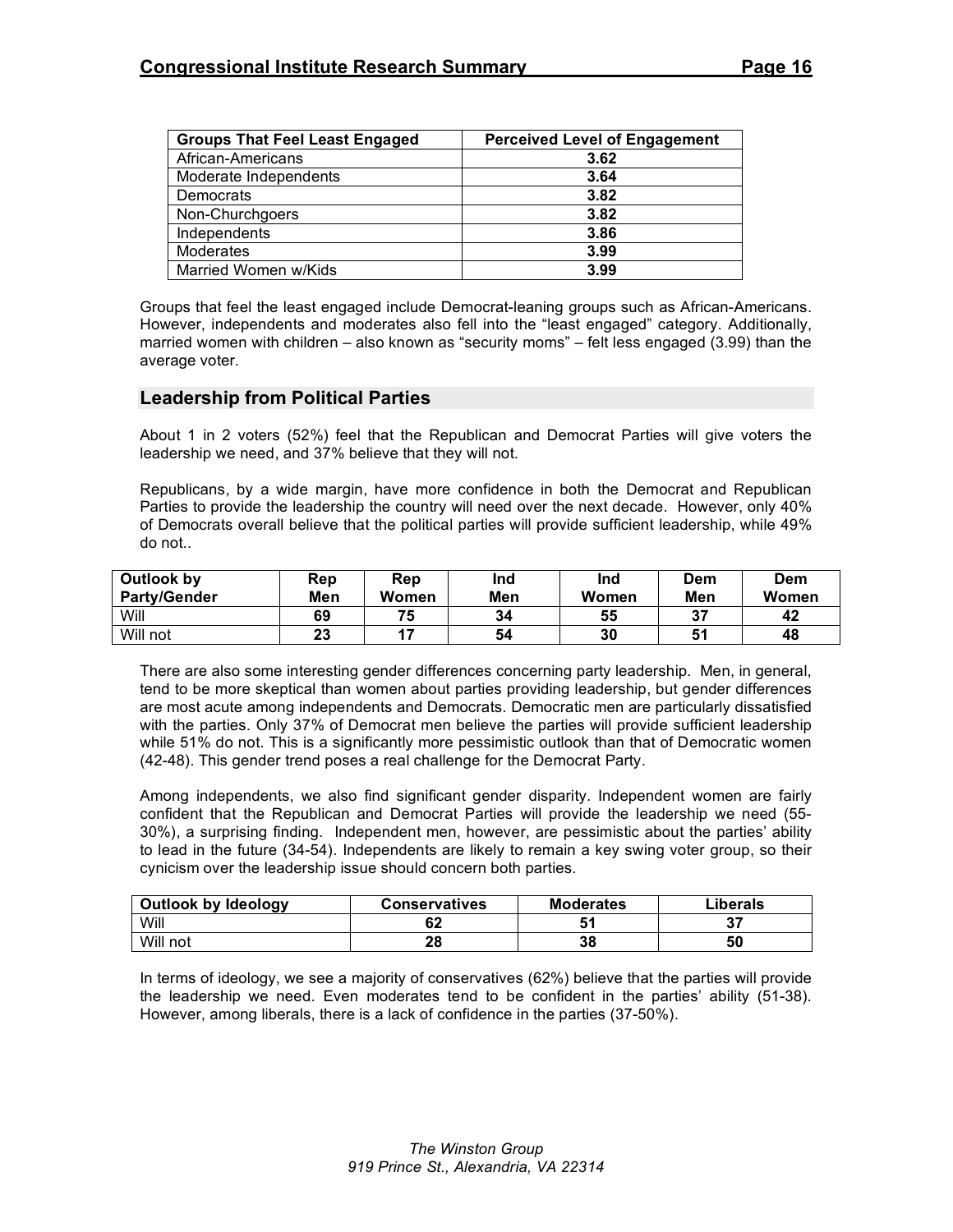| <b>Outlook by Race</b> | White | African-         | <b>Hispanics</b> |
|------------------------|-------|------------------|------------------|
|                        |       | <b>Americans</b> |                  |
| Will                   | 53    | 38               | 49               |
| Will not               | 36    | 55               | 38               |

The survey also found significant differences between the races when it comes to confidence in the parties' leadership abilities. White voters (53-36%) and Hispanics (49-38%) are relatively confident in the parties, but African-Americans are skeptical (38-55%).

| Outlook by Age | 18-34 | 35-44 | 45-54 | 55-64 | $65+$ |
|----------------|-------|-------|-------|-------|-------|
| Will           | 57    | 51    | 53    |       | 48    |
| Will not       | 36    | 41    | 38    | 40    | 33    |

One of the most interesting findings in the survey was the fact that young voters are the most optimistic about the parties' leadership abilities for the future (57-36 among 18-34 year-olds) whereas the country's oldest voters (65+) are least confident (48-33).

### **Meeting America's Needs: Confidence in Government Institutions**

While voters gave the political parties a mere 4.3 rating when it comes to engaging the public in policy discussion, their confidence in government institutions to meet the needs of the country in the future was somewhat better. On a scale of 1-10 with 1 being not very well and 10 being very well, survey participants were asked to rate how well or not well institutions of government in America can meet our needs in the coming decade. Overall, the confidence rating was 5.43. Again, there was a significant partisan divide in terms of confidence in government institutions' ability to meet needs in the coming decade.

| <b>Groups That Have Most Confidence in</b><br><b>Institutions Meeting Needs</b> | <b>Perceived Level of Confidence</b> |
|---------------------------------------------------------------------------------|--------------------------------------|
| <b>Conservative Republicans</b>                                                 | 6.26                                 |
| Republicans                                                                     | 6.24                                 |
| Moderate Republicans                                                            | 6.08                                 |
| Men 18-34                                                                       | 5.96                                 |
| Conservatives                                                                   | 5.93                                 |
| <b>Mainline Protestant</b>                                                      | 5.77                                 |
| Rural                                                                           | 5.72                                 |
| Young voters 18-34                                                              | 5.71                                 |
| 75-100K                                                                         | 5.63                                 |
| Hispanics                                                                       | 5.59                                 |
| <b>Weekly Church Attendees</b>                                                  | 5.58                                 |
| Catholics                                                                       | 5.51                                 |

Those on the conservative side of the political spectrum (Republicans, conservatives, Moderate Republicans) had far more confidence in government institutions. Additionally, Hispanics (5.59) and Catholics (5.51) were among the groups with a higher confidence level than the average voter.

| <b>Groups That Have Least Confidence in</b><br><b>Institutions Meeting Needs</b> | <b>Perceived Level of Confidence</b> |
|----------------------------------------------------------------------------------|--------------------------------------|
| Liberals                                                                         | 4.88                                 |
| Moderate Independents                                                            | 4.96                                 |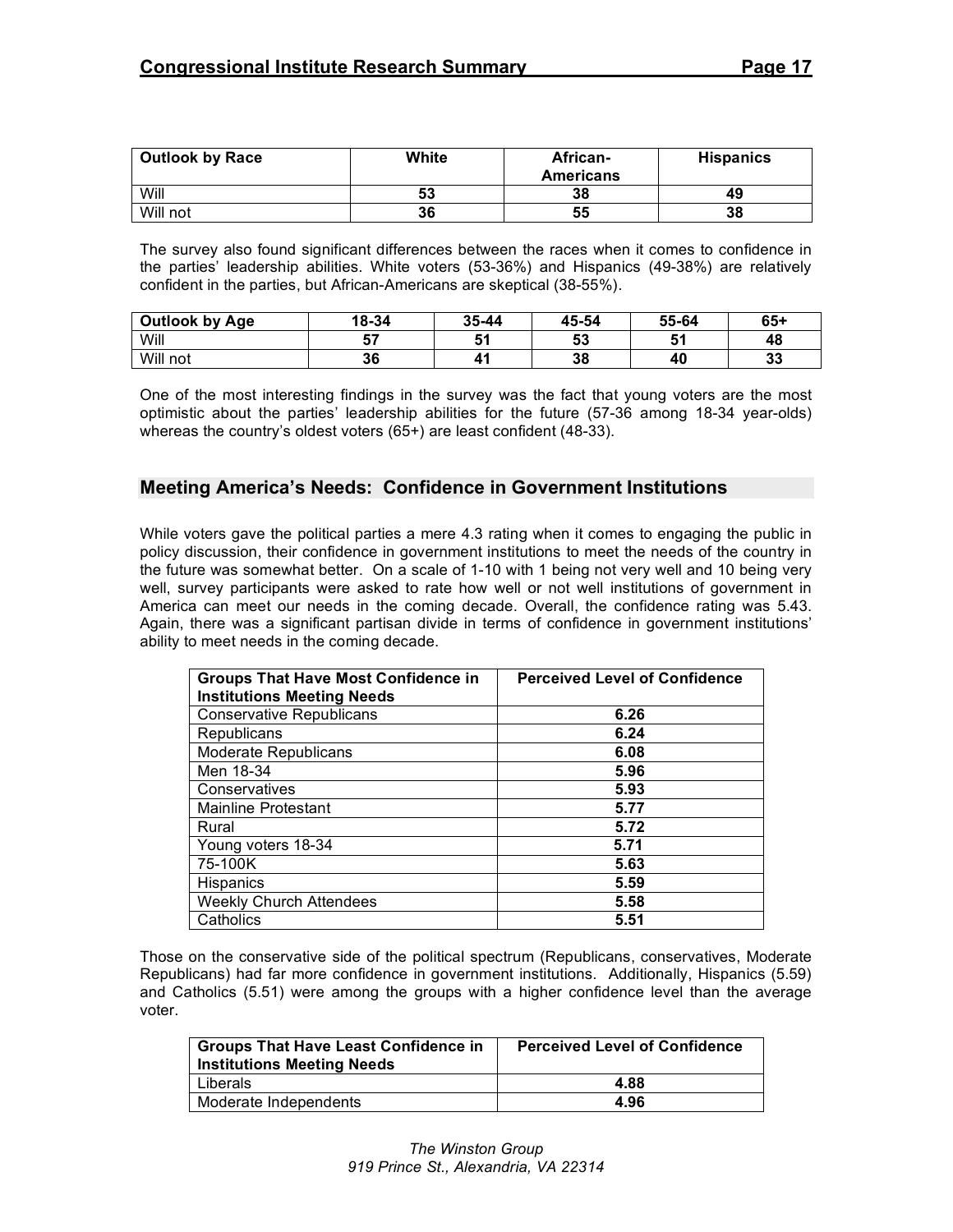| Democrats       | -פ<br>4.J. |
|-----------------|------------|
| Independent Men | ഹ<br>4.93  |

Demographic groups with the least confidence in institutions meeting our needs were liberals (4.88) and Democrats (4.97) but also Independent men (4.99) and moderate Independents (4.96) -- a seeming ideological contradiction given Democrats' traditional support for government-based solutions to problems and Republicans preference for personal responsibility.

What this data suggests is that in the voter's mind, the party in power is the party of governance. Therefore, partisan confidence (and blame) falls along party or ideological lines when it comes to confidence in government's ability to solve problems.

| Age   | <b>Perceived Level of Confidence</b> |
|-------|--------------------------------------|
| 18-34 | 5.71                                 |
| 35-44 | 5.45                                 |
| 45-54 | 5.30                                 |
| 55-64 | 5.28                                 |
| $65+$ | 5.43                                 |

Finally, given their history of low voter turnout, one might assume that young voters are disenchanted with the political system. Yet, this survey found that the 18-34 age group had the highest level of confidence in government institutions (5.71) of any age group.

# **Meeting America's Needs: Confidence in Elected Leaders**

The electorate's confidence in the ability of institutions to meet the nation's needs (5.43) is better than their perception of how elected leaders meet needs. On a scale of 1-10, the electorate rated leaders' ability to meet needs at 4.92, a mediocre level of confidence in leaders' ability to solve problems.

| <b>Groups That Have Most Confidence in</b> | <b>Perceived Level of Confidence</b> |
|--------------------------------------------|--------------------------------------|
| <b>Leaders Meeting Needs</b>               |                                      |
| <b>Conservative Republicans</b>            | 6.39                                 |
| Republicans                                | 6.12                                 |
| Conservatives                              | 5.79                                 |
| <b>Mainline Protestants</b>                | 5.27                                 |
| <b>Evangelical Protestants</b>             | 5.25                                 |
| <b>Weekly Church Attendees</b>             | 5.24                                 |
| 75-100K                                    | 5.19                                 |
| Married Women w/Kids                       | 5.18                                 |
| 18-34                                      | 5.18                                 |

Groups with more confidence in the ability of leaders to meet needs than the survey average are Republican-leaning groups, which include conservatives, Evangelical Protestants and weekly church goers. It is also important to note that married women with children (5.18) and younger voters (5.18) are among the groups with somewhat more confidence in leaders to meet needs. With regard to married women with children, their confidence in leaders is significant in that they were among the groups who felt the least engaged by parties in public policy discussions.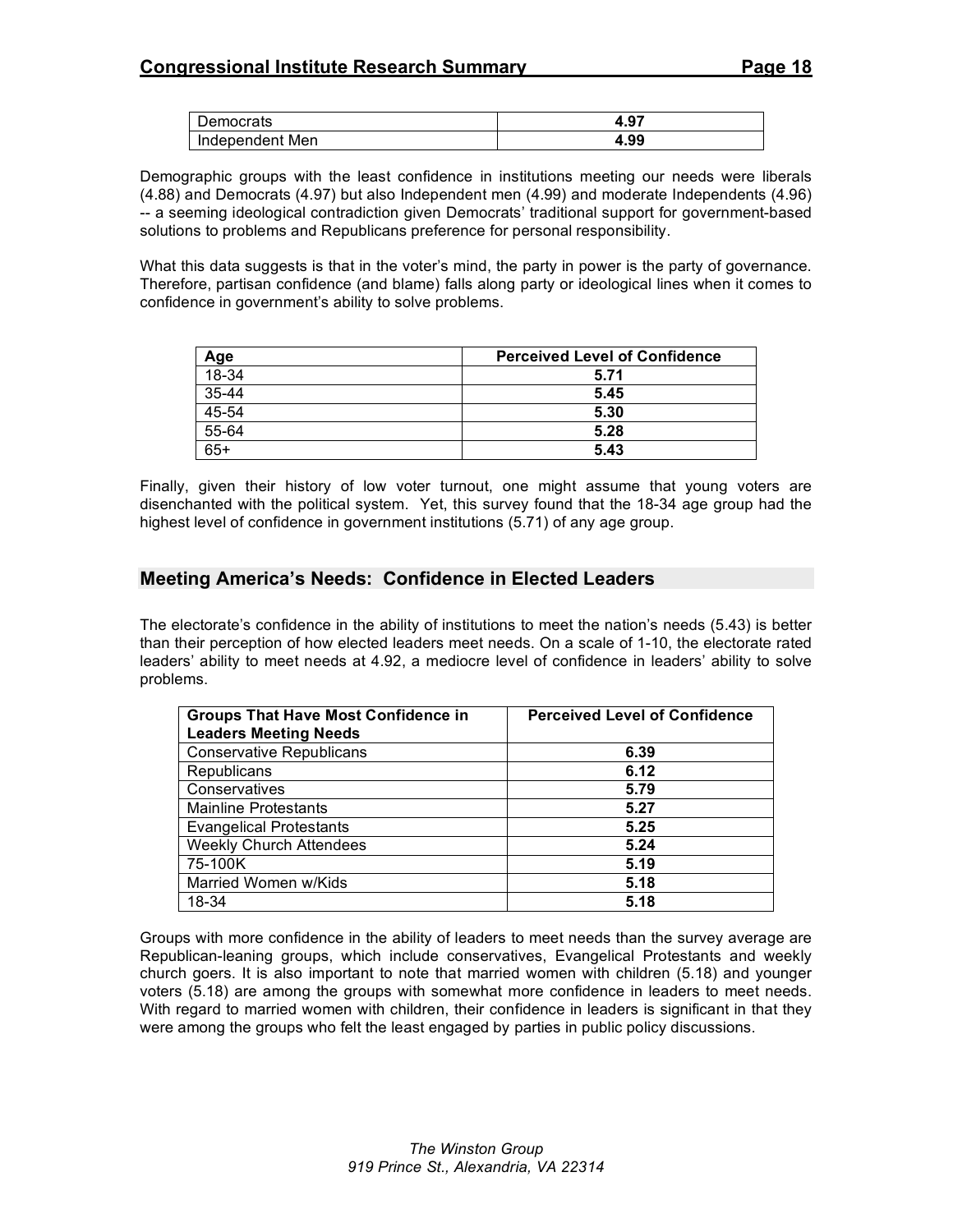| <b>Groups That Have Least Confidence in</b> | <b>Perceived Level of Confidence</b> |
|---------------------------------------------|--------------------------------------|
| <b>Leaders Meeting Needs</b>                |                                      |
| <b>Democrat Females</b>                     | 3.94                                 |
| Liberals                                    | 3.96                                 |
| Democrats                                   | 4.06                                 |
| African-Americans                           | 4.18                                 |
| Independent Men                             | 4.29                                 |

Like the previous question on confidence in government institutions, Democrat-leaning groups have the least confidence in leaders meeting our needs. These include liberals, Democrats, and African-Americans. However, independent men (4.29) are also among the groups with the least confidence which reflects a cynicism and pessimism seen from this group in a number of questions throughout the survey.

#### **Impact of Religion**

There may be a slight increase in the role of religion over the next 5 to 10 years. 1 in 3 (35%) believe that religion will play an even greater role in their lives in the near future, and only 5% see its influence diminishing.

Younger voters and African-Americans are especially prone to believe that religion will play a greater role in their lives over the next decade, a trend that has the potential for political impact.

| <b>Outlook On Religion By Religious</b>         | Overall | Evangelical       | <b>Mainline</b>   | <b>Catholic</b> |
|-------------------------------------------------|---------|-------------------|-------------------|-----------------|
| <b>Denomination</b>                             |         | <b>Protestant</b> | <b>Protestant</b> |                 |
| Greater role in your life                       | 35      | 48                | 36                | 30              |
| About the same role in your life as it does now | 58      | 48                | 60                | 65              |
| Less of a role in your life                     |         |                   |                   |                 |

The importance of religion's influence on one's life varies by religious denomination. About one out of two (48%) of Evangelical Protestants see religion playing a greater role in their lives during the next ten years; mainline Protestants 36%; and Catholics 30%. Thus, Catholics are less inclined to see a greater role for religion in their lives than voters overall.

| <b>Outlook On Religion By Age</b>               | 18-34 | $35 - 44$ | 45-54 | 55-64 | $65+$ |
|-------------------------------------------------|-------|-----------|-------|-------|-------|
| Greater role in your life                       | 39    | 39        | 39    | 31    | 30    |
| About the same role in your life as it does now | 54    | 54        | 57    | 65    | 60    |
| Less of a role in your life                     |       |           |       |       |       |

Younger voters tend to see religion playing a greater role in their lives than older voters. Among the 18-34 age group as well as the 35-44 group, 39% see religion playing a greater role in the coming years. Only 6% anticipate that religion will play a lesser role. Among seniors, 30% see religion playing a greater role, and 60% believe that it will play the same role in their lives in the future.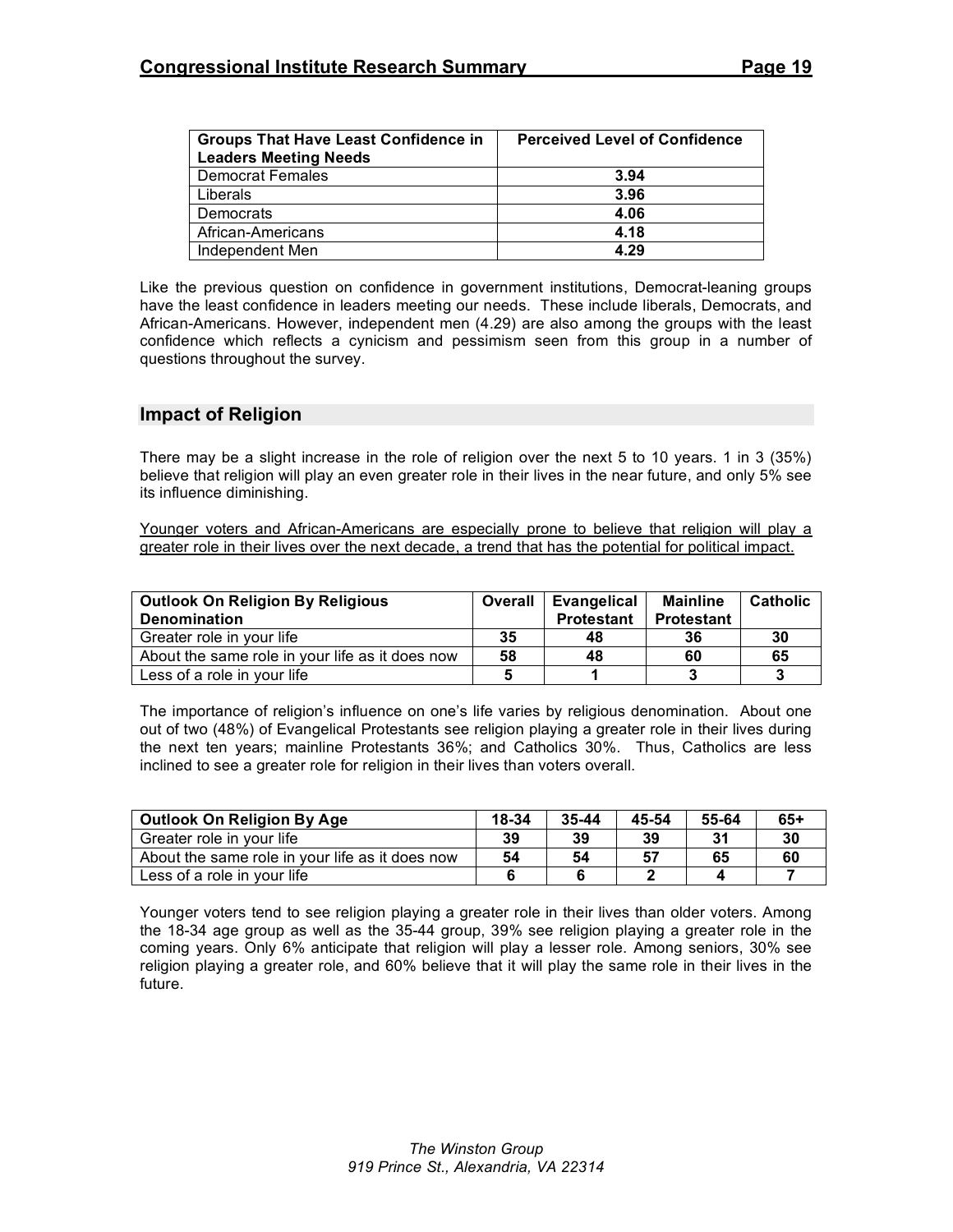| <b>Outlook On Religion By Race</b>              | White | African-<br>American | <b>Hispanic</b> |
|-------------------------------------------------|-------|----------------------|-----------------|
| Greater role in your life                       | 33    | 75                   | 31              |
| About the same role in your life as it does now | 62    | 22                   | 56              |
| Less of a role in your life                     |       |                      | 13              |

Over the next ten years, religion may play a more influential role in the African-American community than among white and Hispanic voters. African-Americans are much more inclined to see religion playing a greater role than voters overall. 75% of African-Americans say that religion will play a greater role in their lives over the next ten years, as compared to only 31% of Hispanics and 33% of white voters.

### **Impact of Islam**

| <b>Attitudes About Islam By Age</b>  | Overall | 18-34 | $35 - 44$ | 45-54 | 55-64 | $65+$ |
|--------------------------------------|---------|-------|-----------|-------|-------|-------|
| Greater impact than it does now      | -37     | 29    | 38        | 39    | 44    |       |
| About the same impact as it does now | 36      | 45    | 41        | 34    | 31    | 29    |
| Less of an impact than it does now   | 19      | 19    | 16        |       | 19    |       |

Voters feel that Islam will be a long-term issue and that it may have a greater impact in the future. 37% of voters overall feel that Islam will have a greater impact than it does now, and only 19% feel that it will have a lesser impact in the future.

There are differences of opinion by age. Younger voters (age 18-34) tend to believe that Islam will have about the same impact as it does now (45%), while 29% believe its role will increase. However, as voters become older, they tend to believe that Islam will have a greater influence than it does now. For instance, among the 55-64 age group, 44% see Islam's impact increasing, while only 31% feel that it will remain the same over the next ten years.

# • **Approach to Islam**

| <b>Attitudes About Islam By Age</b>  | Overall | 18-34 | $35 - 44$ | 45-54 | 55-64 | $65+$ |
|--------------------------------------|---------|-------|-----------|-------|-------|-------|
| Learn more about Islam               | 38      | 48    | 42        | 33    | 40    | 29    |
| Be more tolerant of Islam            | 16      | 14    | 15        | 20    | 13    |       |
| Help educate followers of Islam more | 36      | 27    | 35        | 38    | 39    | 40    |
| about our values                     |         |       |           |       |       |       |

While they believe that Islam will be a long-term issue, American voters are unclear about the best way to approach Islam. 38% believe that it is most important for Americans to learn more about Islam; 36% feel that the best approach is to better educate followers of Islam about our values; and 16% believe it is more important to simply be more tolerant of Islam.

There are significant differences by age with regard to the best approach. Younger voters under age 45 believe that the best approach is to learn more about Islam (48% among 18-34; 42% among 35-44). However, older voters tend to prefer the approach of educating followers of Islam about our values (40% among 65+).